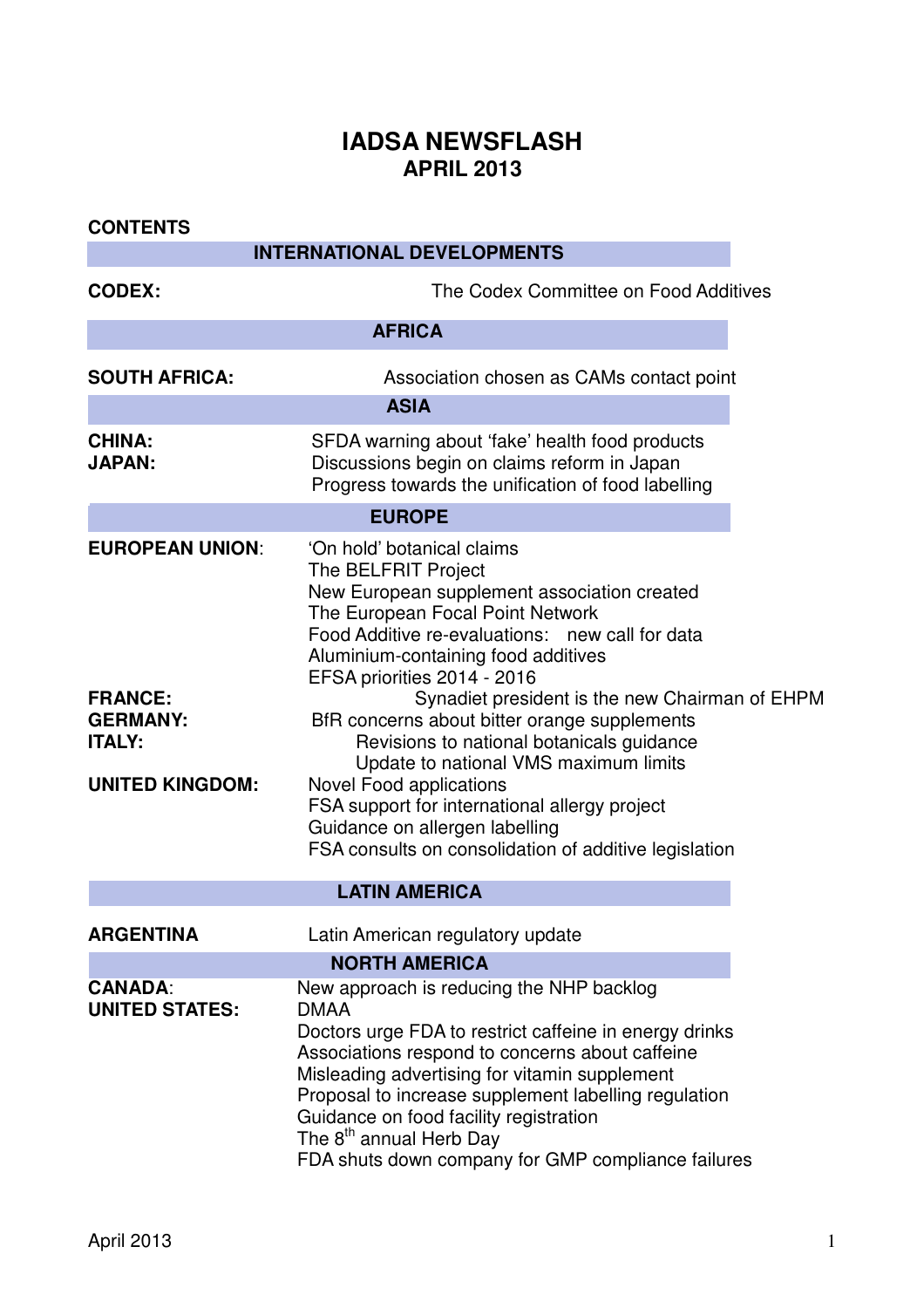# **SOUTH WEST PACIFIC**

**AUSTRALIA &** Association invited to comment on TG Amendment Bill **NEW ZEALAND:** The New Zealand Natural Health Products Bill

#### **INDEX OF ASSOCIATION CONTRIBUTORS**

#### **KEY EVENTS**

#### **IADSA**

The International Alliance of Dietary /Food Supplements Associations was founded in 1998 to address the globalization of food supplement markets and increasing regulatory challenges. IADSA brings together more than 50 food supplement associations with the aim of building a sound legislative and political environment for the development of the food supplement market worldwide.

IADSA serves its worldwide network of associations and companies by:

- Providing a fast flow of regulatory and policy information on food supplements, ensuring that there is an awareness and understanding of new developments.
- Coordinating strategy and action on global regulatory issues, particularly in relation to Codex Alimentarius initiatives.
- Widening and deepening the network of associations around the world by helping the establishment of new food supplement associations and supporting existing national associations.
- Organizing global and regional events to promote dialogue on the scientific and regulatory issues underpinning the food supplement market.

### **INTERNATIONAL DEVELOPMENTS**

#### ◆ **CODEX**

#### THE CODEX COMMITTEE ON FOOD ADDITIVES

The 45th Session of the Codex Committee on Food Additives (CCFA) recently took place in Beijing, China, with 66 member countries of Codex Alimentarius present and 33 Non-Governmental Organisations (NGOs), including a delegation from IADSA.

Key points of relevance include:

• **Rosemary Extract (INS 392):** Following a referral from the Codex Committee on Fats and Oils for the consideration of the inclusion of Rosemary Extracts into the list of permitted additives in the proposed standard for fish oils, it was concluded that whilst Rosemary Extracts had been assigned an INS number, they had not yet been evaluated by JECFA (the Joint Expert Committee on Food Additives). This would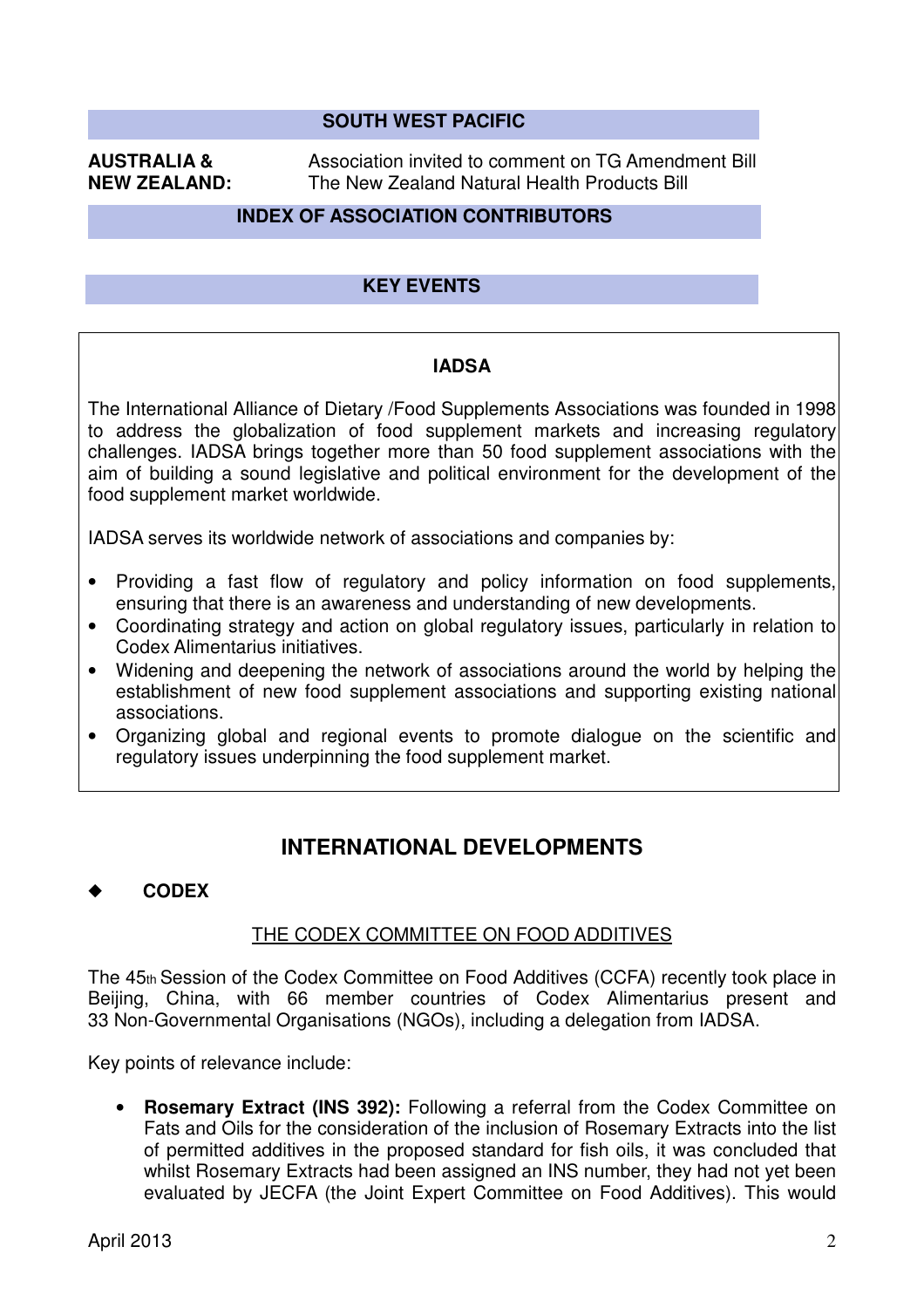require the presentation and evaluation of a comprehensive dossier with full toxicological and exposure data.

A Circular letter will be sent to interested countries asking them to provide this information and confirm the availability of appropriate data for JECFA evaluation. IADSA Member Companies with an interest in Rosemary Extracts for use in fish oils should ensure that the required data is collated as soon as possible.

- **Food Additives without Corresponding Specifications:** 16 food additives had been identified which had no corresponding specifications. The CCFA will verify that they are all currently in commercial use as technological food additives. If not, they will be removed from the General Standard and will no longer be recognised as technological food additives. IADSA members are therefore requested to urgently review the list additives circulated in March and to contact the IADSA Secretariat without delay with any relevant information.
- .**Dietary Exposure to Magnesium Salts**: Following discussion on the context of JECFA recommendations on the evaluation of the additive Magnesium dihydrogen diphosphate, it was recommended that the total dietary exposure to magnesium from additives and other sources in the diet (for example, magnesium salts used as nutrient sources) should be assessed. JECFA would therefore welcome actual use levels of magnesium, in particular for food additives still authorised under GMP, and this discussion will be taken into consideration when usage levels are discussed in the dossier being developed for magnesium stearate.
- **Aluminium Containing Additives:** Following JECFA's recommendations and the revised Provisional Tolerable Weekly Intake (PTWI) for aluminium of 2mg / kg bw, the Committee considered reducing five aluminium containing food additives to the lowest practical levels of use and reducing the number of food category provisions in which the use of aluminium containing additives were allowed.

The working group set up by CCFA recommended discontinuation of over 40 provisions, and reducing the levels of use in a number of others. A total diet study to evaluate the aluminium intake by individual age groups commenced in April 2011 and is due to conclude at the end of March 2013. The European Union (EU) delegation informed the Committee of measures already taken in the EU to reduce exposure to aluminium food additives, including aluminium lake colours.

• **Potassium Aluminium Silicate:** Following inconclusive discussions on the technical functions of Potassium Aluminium Silicate in 2012, the issue was referred to the International Numbering System (INS) electronic working party. Further confusion then emerged when an INS number was allocated to ʻPotassium aluminium silicate – based pearlescent pigments' in addition to ʻPotassium aluminium silicate'. It was agreed that the inclusion of ʻPotassium aluminium silicate – based pearlescent pigments' should be postponed until it had been evaluated by JECFA.

Potassium aluminium silicate with the INS Number 555 was adopted with the additional technological function of ʻcarrier'.

• **Magnesium Stearate:** Following a considerable amount of groundwork on the Magnesium stearate issue over the past year, IADSA called a pre-meeting in Beijing with the other interested industry groups, including the International Food Additives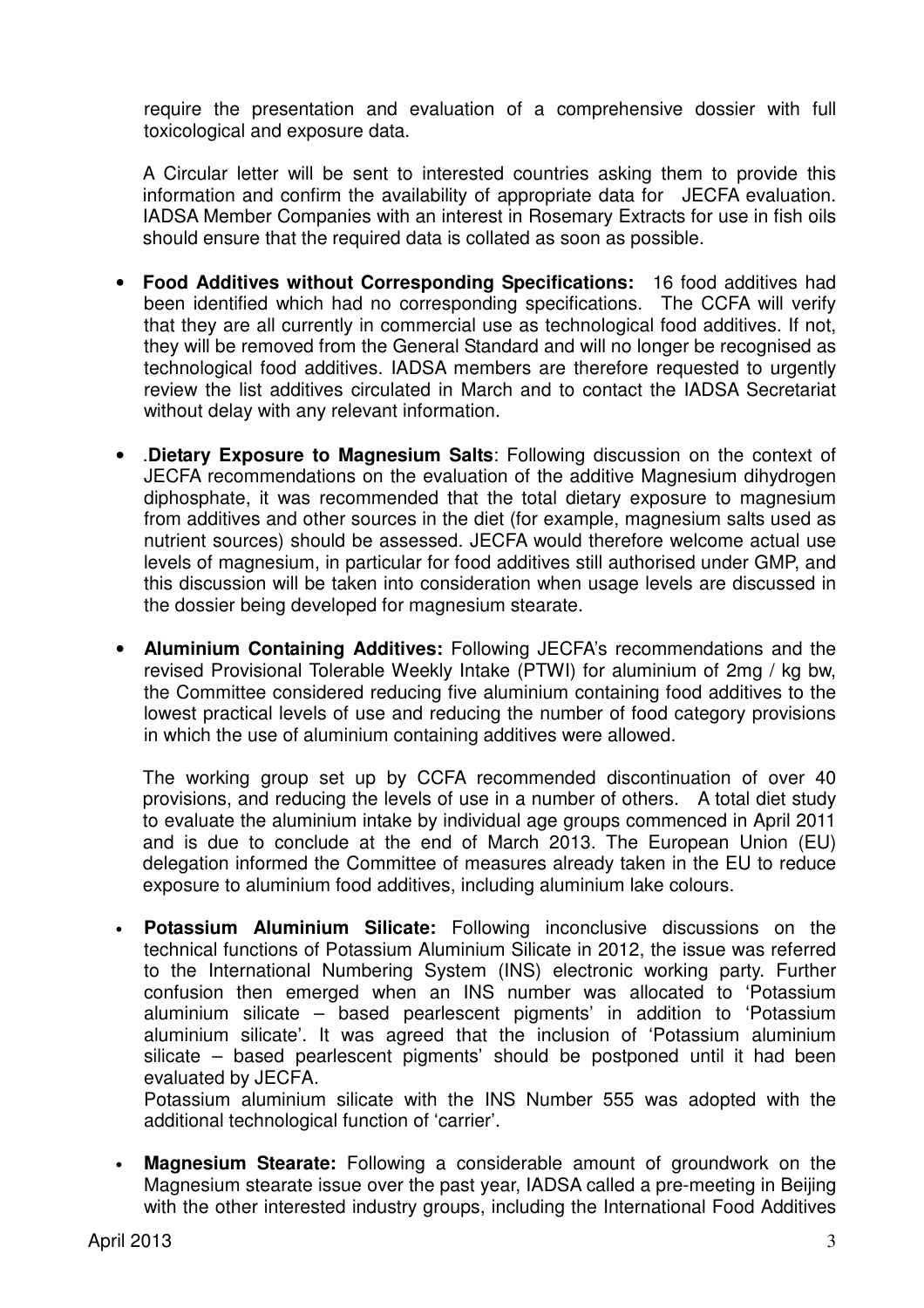Council (IFAC), the European Chemical Industry Council (CEFIC) and some confectionery industry representatives.

The objective was to plan the lobby campaign to get the JECFA evaluation of Magnesium stearate put onto the priority list for 2013 – 2014 which requires the support of at least one member country. IADSA and CEFIC put their case to the meeting and the application was supported by the European Union (EU) delegation and the arguments were accepted by the Priority Working Group and endorsed by CCFA. IADSA and CEFIC are now liaising with a specialist with considerable experience in the preparation of JECFA dossiers so that one can be submitted by end 2013, and the CCFA has put out a call for data.

For further information on any of the above, contact secretariat@iadsa.orgf

Source: IADSA

### **AFRICA**

#### **SOUTH AFRICA**

#### ASSOCIATION CHOSEN AS THE CAMS CONTACT POINT

After indicating that it would prefer to communicate with one central body rather than individual companies, the South African Department of Health (DoH) has elected IADSA member The Health Products Association of Southern Africa (HPA), as the chosen organization with which to communicate on all matters relating to Complementary and Alternative Medicine (CAMS).

HPA Chairman Bruce Dennison is quoted as saying: "*In order to achieve appropriate regulations for CAMS, the HPA has been in constant dialogue with the DoH for many years. Given the current situation where regulations are still pending, scheduling status of certain CAMS substances have been introduced, CAMS dossiers are being rejected, CAMS vitamin levels are being debated, GMP manufacturing standards and stability requirements are being discussed and advertising on CAMS is being restricted, it is imperative that industry stands together as a collective entity in its communication with the DoH."* 

Mr Dennison went on to say, *'…. In the interests of achieving legitimate regulations and creating an appropriate environment for CAMS, the HPA consistently addresses pertinent issues and negotiates with relevant bodies,……and continues in its best endeavours to negotiate with the DoH so that when regulations are eventually introduced, they are appropriate to CAMS…",* 

Source: HPA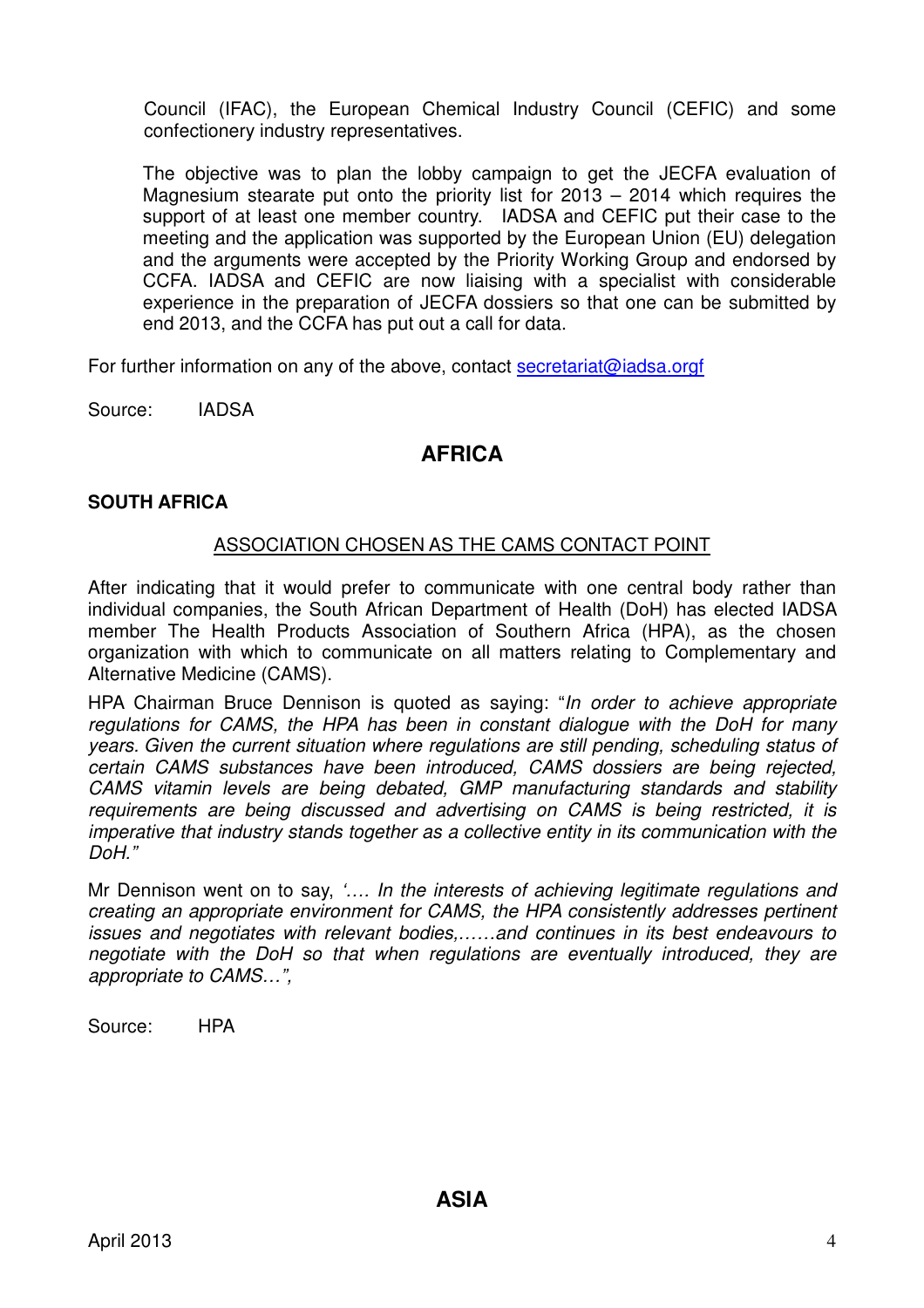### ◆ **CHINA**

#### SFDA WARNING ABOUT 'FAKE' HEALTH FOOD PRODUCTS

China's State Food and Drug Administration (SFDA) recently announced a list of 11 'fake' food products and warned consumers against buying them. The products were found to contain chemical ingredients but were being marketed as health beneficial functional foods.

The SFDA urged local food and drug administrations to strengthen inspection of the functional food market and to 'severely punish' the producers of the offending products according to law.

Consumers were also invited to refer to **www.sda.gov.cn**, the SFDA's website, for licensing information for all functional foods, and to report to local administrations if they find illegal or fake products.

Source: IADSA

#### ◆ **JAPAN**

### DISCUSSIONS BEGIN ON CLAIMS REFORM IN JAPAN

The Regulatory Reform Council, which responds to the consultations of the Prime Minister of Japan, has begun discussing regulatory system for claims for foods with nutrient function claims in Japan. The Council will conduct a comprehensive analysis of international regulatory systems, and if the Japanese system proves to lack rationality, its deregulation will be requested to the Consumer Affairs Agency.

The Consumer Affairs Agency regulates the claims and warnings of Foods with Nutrient Function Claims, one of the two pillars of Foods with Health Claims, the other being FOSHU, or Foods for Specified Health Uses. The nutrients (12 vitamins and 5 minerals) have a set of basic claims and warnings to be used at the discretion of the marketer of the food product. The Council will go over those set claims (regulated in 2001) and eventually decide if such a claim as "*Research results show that [the nutrient] may lower the risk of ……."* could actually be placed on the label.

The Regulatory Reform Council believes that if the claims prove to be more useful and easier for the consumer to understand, they may help promote the prevention of diseases and maintenance of health, as well as stimulate the spirit of new product development for manufacturers, and eventually revitalize the industry.

Source: JHNFA, AIFN

#### PROGRESS TOWARDS THE UNIFICATION OF FOOD LABELLING

A recent Cabinet Meeting of the Japanese government has made a decision regarding the unification of the rules for Food labelling in Japan. At present, there are three kinds of legislation for Food labelling: the Food Sanitation Law (the responsibility of the Ministry of Health, Labour and Welfare (MHLW), the JAS Law (the standardisation and labelling of agricultural and forestry products - the responsibility of the Ministry of Agriculture, Forestry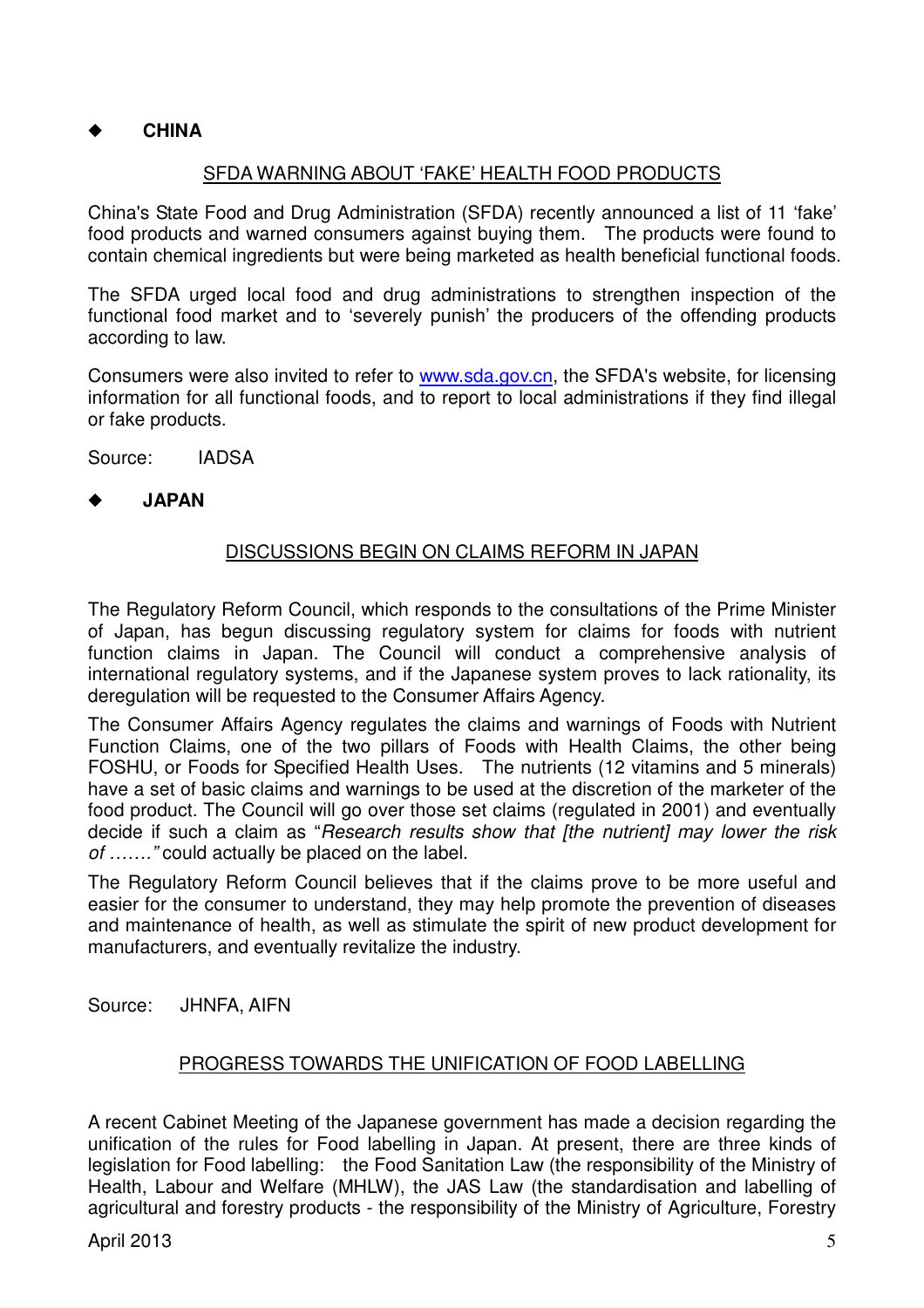and Fisheries, MAFF), and The Health Promotion Law (the responsibility of MHLW ). This has sometimes made it difficult for consumers to understand the meaning of the terminology used because each set of legislation has its own rules. Unification aims to clarify this in the interests of the rights of consumers for the security of food safety and to receive appropriate information.

Under the new "the Food Labelling Law", the following issues will be addressed: penal regulation will be increased, as will fines for transgressions, and appropriate consumer bodies will have the right to demand an injunction for misrepresented labelling.

The policy of the Japanese Consumer Affairs Agency (CAA) is that correct nutrient labelling for energy, macro nutrients etc. is mandatory, and must be completed within 5 years.

Labelling for the region of origin of ingredients on processed foods, labelling rules for both home-meal replacement and foods at restaurant etc., and the application of labelling rules to products sold by internet will be discussed separately in the near future, as will the labelling of GM plants and food additives.

Source: AIFN

### **EUROPE**

#### **EUROPEAN UNION**

#### 'ON HOLD' BOTANICAL CLAIMS

In the continued absence of a decision from the European Commission as to how the review of botanical claims should be conducted, over 1700 claims remain 'on-hold'.

Most recently, at a meeting in Italy on the 'BELFRIT' project, Basil Mathioudakis of the European Commission said that the outcome of the Commission's consultation with the Member States (MS) on options for the review of botanicals was:

- 7 MS were clearly in favour of option 1 (the *status quo* whereby the same process used for the review of other claims would be applied, probably resulting in the failure of most claims)
- 5 MS expressed their support for option 2 (a new, more comprehensive approach which recognises the 'peculiarities' of botanicals and would be likely include discussion on quality and safety issues).
- 3 MS had reservations with both options.
- 11 MS with a preference for option 1 but who also indicated that they would not oppose option 2. (The difficulties they foresaw in relation to option 2 included the time that such harmonisation would take and their concern with the fate of the on hold claims during that time.)

Source: EBF

#### THE BELFRIT PROJECT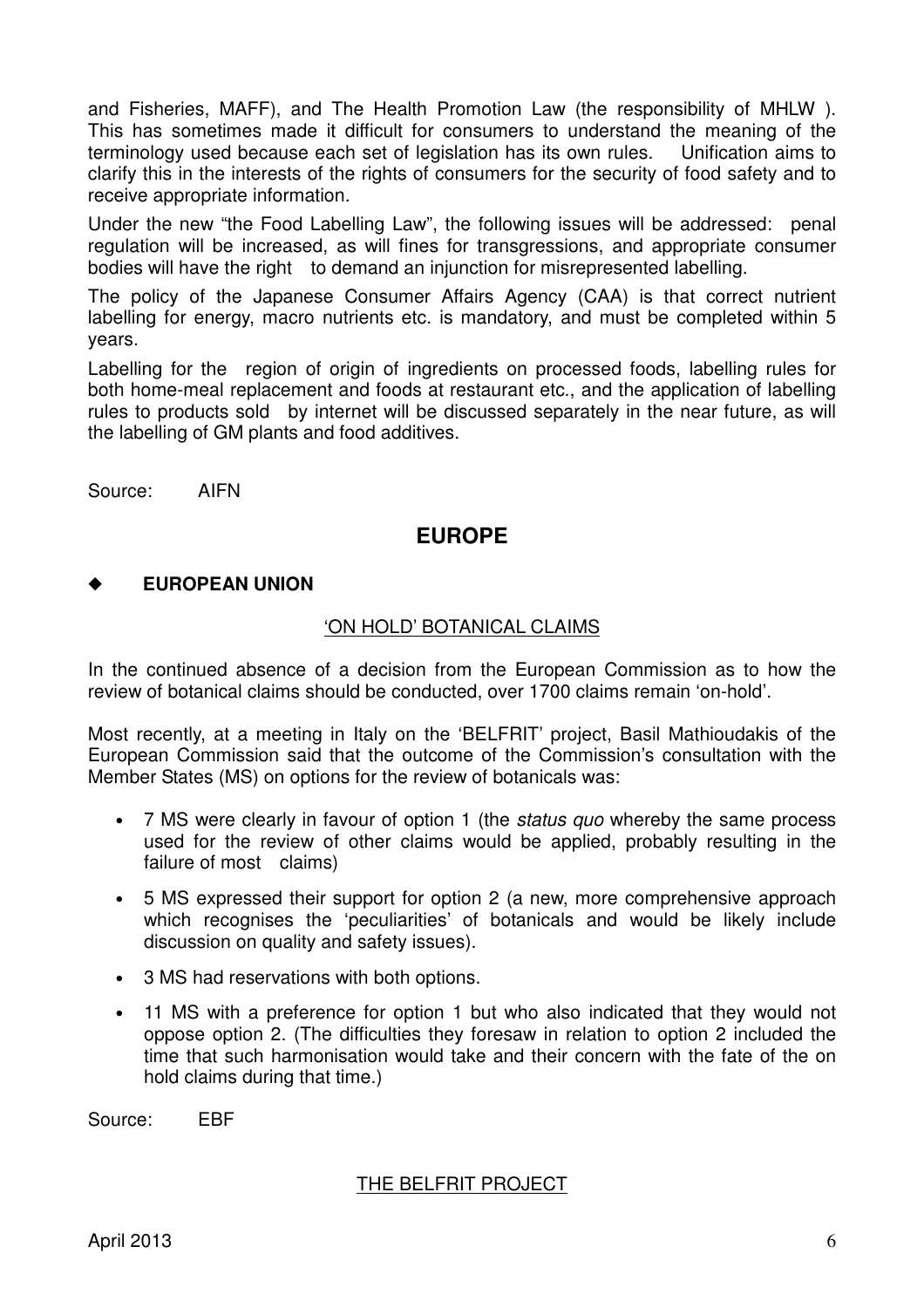The Italian Ministry of Health recently organised a symposium in Rome to discuss the 'BELFRIT' project, a collaboration between the competent authorities of Belgium, France and Italy, aimed at developing a common list of plants, accepted for use in food supplements.

In his introductory address, Basil Mathioudakis of the European Commission, (EC) indicated that the project had highlighted to the Commission the importance of quality and safety. This was also reflected in a letter sent to EFSA by the heads of six of food safety agencies (Belgium, France, Spain, Denmark, Germany, Luxembourg) which expressed concerns about botanicals used in food and food supplements and asked EFSA to carry out a systematic safety assessment. In this context, Mr Mathioudakis pointed out that because botanicals are used both in traditional herbal medicinal products (THMP) and Food Supplements, consistency with both was needed and the work of the European Medicines Agency herbal medicinal committee would need to be considered.

In conclusion, Mr Mathioudakis said that that the BELFRIT project was a very important Member State initiative, but that ultimately success would depend on the critical mass of other MS that joined the project, the degree of support from the stakeholders and the Commission's decision on the two options for the review of botanical health claims.

Expressing support for the BELFRIT approach, a representative of the German Federal Consumer Protection Service said that there is also a German list of plants under development which contains about 630 botanicals. The list would have no legal status, but would be used to support enforcement.

Botanical experts then explained the Project in more detail. The original assignment was to combine the three existing lists (2045 botanicals in total; 645 botanicals on the Belgian, 558 on the French and 1182 on the Italian list (this higher number resulting from more detailed specification of subspecies and the inclusion of many Mediterranean herbs).

For each plant the scientific name, synonyms and family name were added. A literature search was carried out and the traditionally used plant part(s) specified, chemicals of concern identified and chemicals to be monitored highlighted. Data on side effects was also added, and information on markers. Judgement on acceptability and on conditions of use where relevant was then made. The outcome is a list of 1025 plants (396 featuring on all lists, 180 on lists of two of the countries and 449 on one of the lists). For 77 plants further information is required and for 79 use in food supplements is questionable and they have been put 'on hold. Some plants have been excluded, mostly because they are subspecies

The intention is for the BELFRIT list to be finalised by July and then integrated in the legislation of the three countries. It was noted that ongoing work would then be needed to manage the list, identify risk management measures where necessary (warnings, maximum levels, etc.).

Source: EBF

#### THE EUROPEAN FOCAL POINT NETWORK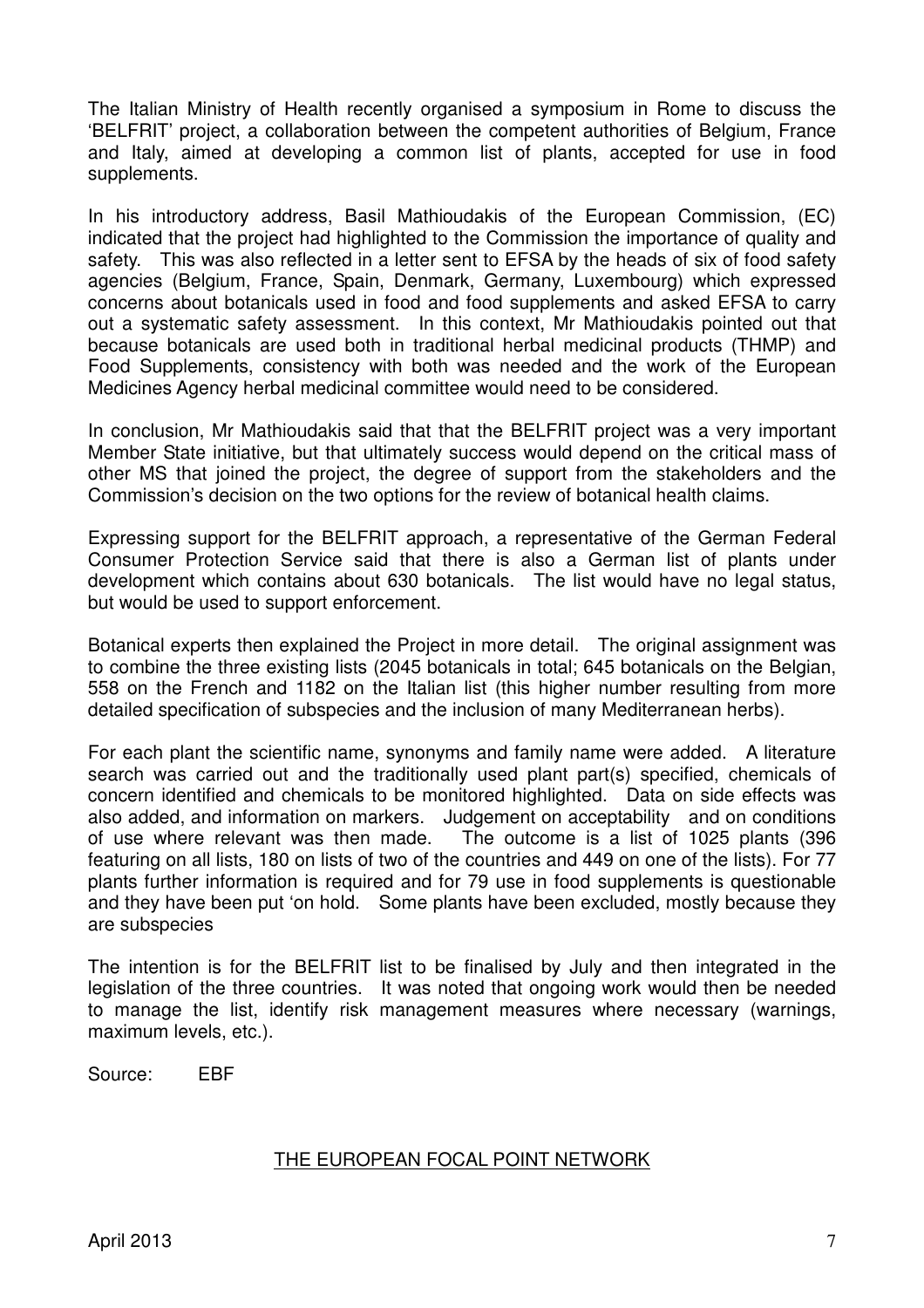All Member States, as well as Norway and Iceland, have renewed their Focal Point Agreements in 2012. The Focal Point network collects and shares information amongst themselves and with EFSA on a variety of issues on risk assessment or data collection. At the end of December 2012, the Information Exchange Platform contained over 1296 documents uploaded by Member States, EEA/EFTA countries and Pre-Accession countries. This included risk assessment outputs (83%) and mandates (5.3%), country specific profiles (5%), and annual and strategic work plans (6.7%).

To further consolidate the scientific cooperation between Member States and EFSA, the following Focal Point priorities will be continued in 2013:

- Exchange of relevant scientific information and planning of risk assessment activities via the Information Exchange Platform, email and national websites;
- Promotion of EFSA's database of external scientific experts, including its use at national level as a cooperation tool;
- Extension of national target audiences in cooperation with the Members of the Advisory Forum Communications Working group, allowing for EFSA's entire remit to be covered;
- Development of Focal Point and national websites as an important communication tool for national and EFSA's risk assessment activities;
- Promotion of training on food safety risk assessment at national level by liaising directly with the national BTSF contact points.

#### Source: ERNA

#### FOOD ADDITIVE RE-EVALUATIONS: NEW CALL FOR DATA

EFSA has prioritised the food additives for which scientific data are required to finalise their re-evaluation within deadlines established by European legislation. The Authority has launched a new call for data proactively, asking Member States and other stakeholders for two types of data for 51 food additives: figures from industry on the amounts of these additives they report using in their products; and data derived from analyses indicating actual levels of these additives found in foods and drinks from national food authorities, research institutions, academia, food industry and other stakeholders.

Submission of the data will ensure that EFSA can carry out its risk assessments of these food additives and support EU risk managers (European Commission, European Parliament, Member States) charged with regulating their use in food**.** Under EU legislation, EFSA is required to re-evaluate hundreds of food additives and their permitted uses by 2020. In addition, the Authority is reviewing some of its previous re-evaluations of certain food colours because consumer exposure to them for some population groups was originally estimated, based on limited data, to be higher than the Acceptable Daily Intake (ADI). For further information, see Call for food additives usage level and/or concentration data in food and beverages intended for human consumption

Source: ERNA

#### ALUMINIUM-CONTAINING FOOD ADDITIVES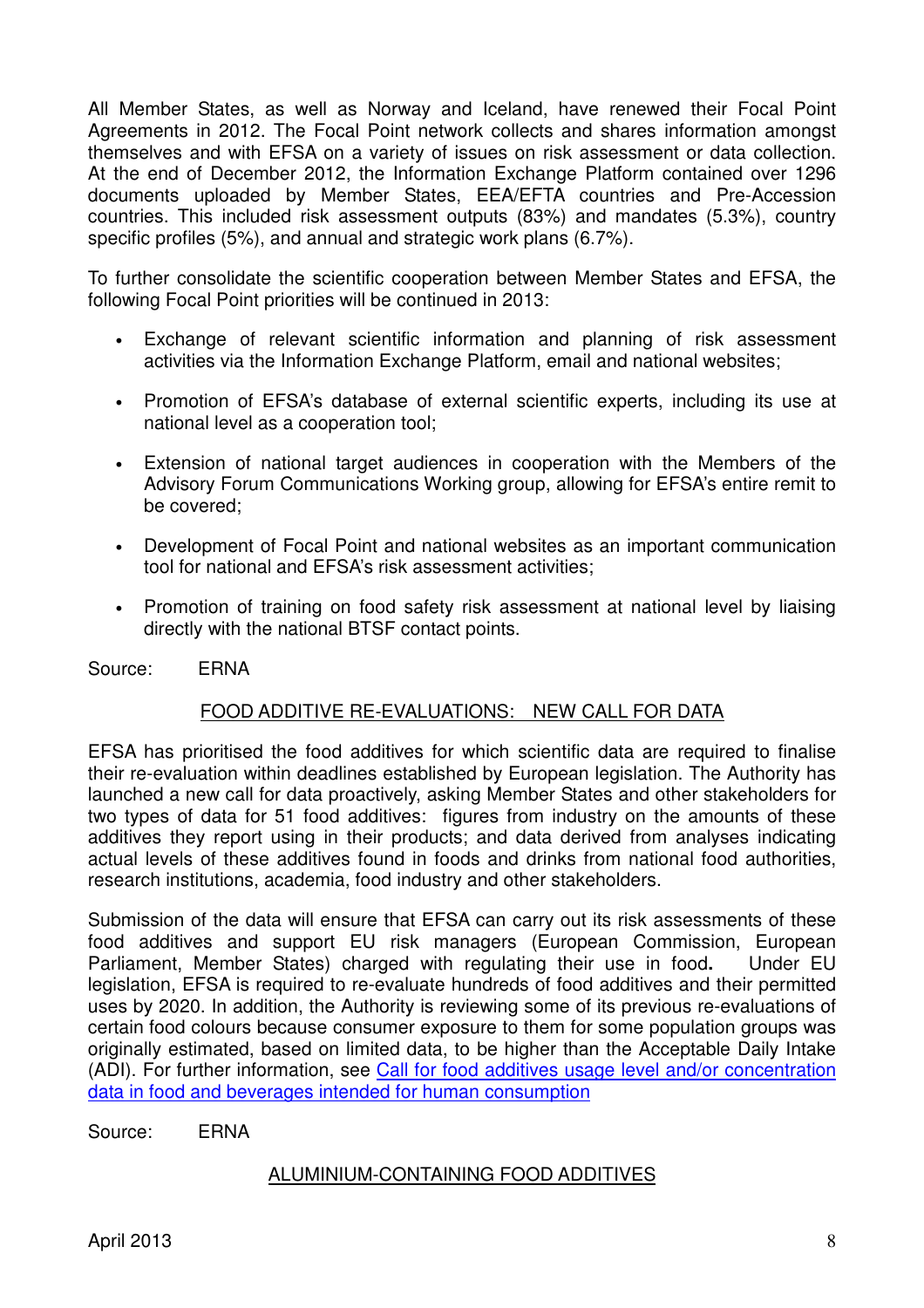In December 2012, the European Commission (EC) asked the European Food Safety Authority (EFSA) to support the EC in the preparation of an EU position for provisions for aluminium-containing food additives of the General Standard for Food Additives (GSFA) at the 45th Codex Committee on Food Additives (CCFA) held in Beijing on 18 to 22 March 2013, (as reported in 'International Developments – Codex', above).

EFSA carried out a dietary exposure assessment for aluminium-containing food additives by using the maximum levels as defined in the recommendations for provisions for aluminium-containing food additives of the GSFA (CX/FA 13/45/8, December 2012) for the following five aluminium-containing food additives included in the GSFA:

- E 523: aluminium ammonium sulphate
- E 541 (i, ii): sodium aluminium phosphates (acidic and basic)
- E 554: sodium aluminosilicate
- E 556: calcium aluminium silicate
- E 559: aluminium silicate.

For the dietary exposure estimates, EFSA used the maximum levels proposed for the five aluminium-containing food additives according to the following 2 scenarios:

- Scenario 1: maximum levels recommended for adoption by the CCFA (recommendation 2)
- Scenario 2: maximum levels: (i) recommended for adoption by the CCFA (recommendation 2), (ii) recommended to be discussed further (recommendation 3) and (iii) recommended to be circulated for comment

Food consumption data of European countries from the EFSA Comprehensive Food Consumption database were used (EFSA, 2011a). Depending on the dietary surveys, the exposure to the five aluminium-containing food additives for scenario 1 in five population groups (toddlers, children, adolescents, adults and the elderly) ranged from 2.3 to 76.9 mg/kg body weight (bw)/week at the mean and from 7.4 to 145.9 mg/kg bw/week at the 95th percentile. For scenario 2, the results ranged from 18.6 to 156.2 mg/kg bw/week at the mean and from 35.3 to 286.8 mg/kg bw/week at the 95th percentile.

Source: ERNA

#### EFSA PRIORITIES 2014 – 2016

The Management Board of the European Food Safety Authority has held an initial discussion on EFSA's draft Multiannual Plan outlining key priorities and initiatives for the three years 2014-2016.

In the draft, EFSA identified three key priority areas for the period 2014-16 with a series of initiatives related to: ensuring EFSA is fit for purpose; optimising the use of resources; and building more transparency and trust.

• *fitness for purpose* – EFSA will strive to enhance the quality of its outputs and to meet the needs of its customers. In line with its Science Strategy, EFSA will intensify its cooperation and networking activities with national food safety authorities, international organisations and other stakeholders to build richer data sources for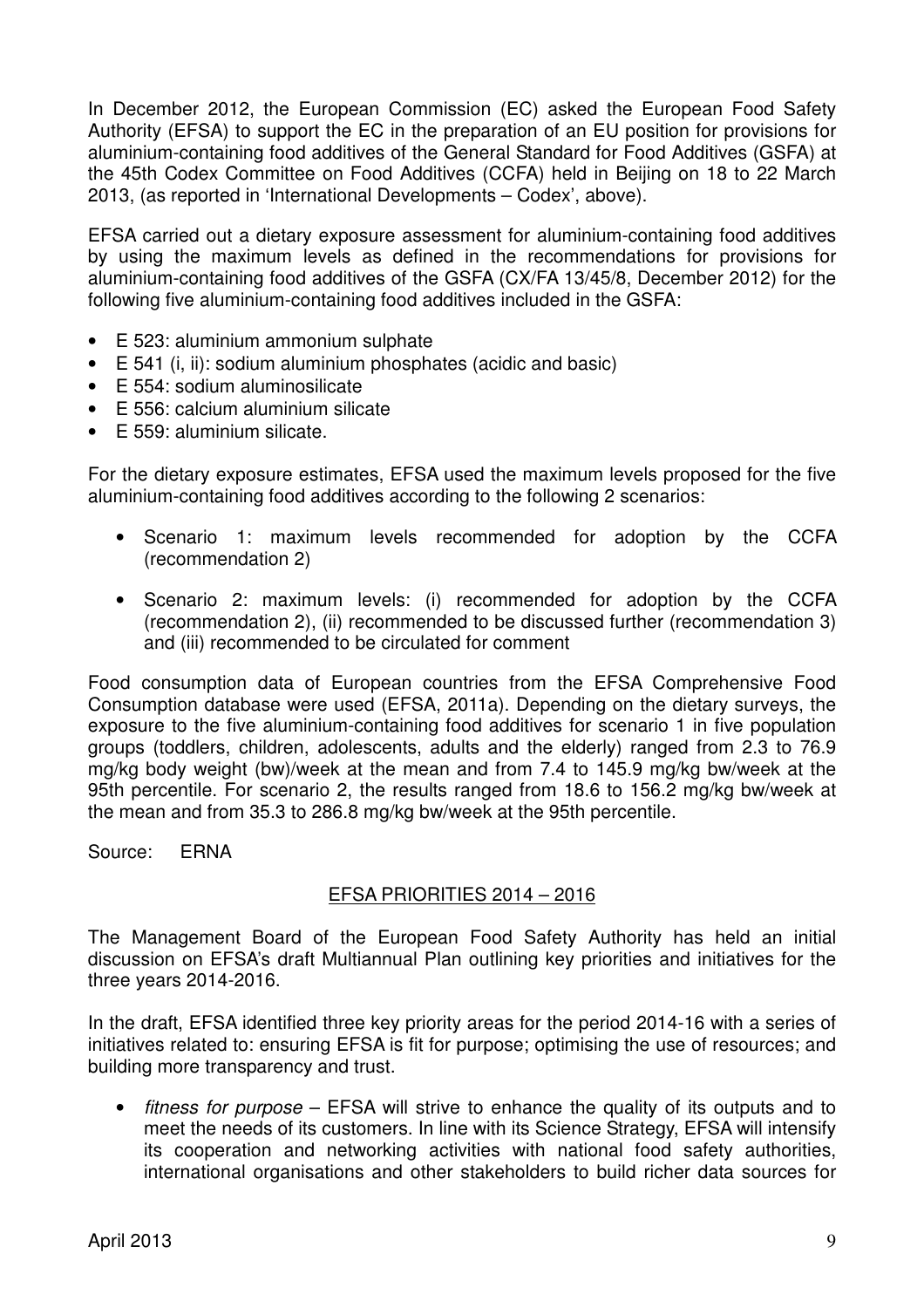risk assessment and to promote further harmonisation of risk assessment methodologies.

- *optimising the use of resources* EFSA is proposing to redistribute some of its scientific work between external experts and internal staff from 2014 in the area of regulated products ( GMOs, food ingredients and packaging, feed additives and health claims) by providing further support to Panels in relation to some routine preparatory work currently being carried out by Panel Working Groups. EFSA will also increase its efficiency in handling applications by streamlining its administrative processes.
- *building more transparency and trust* EFSA will push forward with its transparency initiative developed with its institutional partners and stakeholders, focusing on transparency with respect to the data and processes used in risk assessment. The review of its Communications Strategy in 2013 will build on simplicity, transparency, cooperation with Member States and the international risk assessment community, and communicating the role of EFSA and the independence of its risk assessment work.

For further information, see: Draft Multiannual Plan (2014-2016) EFSA Science Strategy 2012-2016

Source: ERNA

#### NEW EUROPEAN SUPPLEMENT ASSOCIATION CREATED

Members of the European Responsible Nutrition Alliance and some European national associations have created a new supplement association, 'Food Supplements Europe

The aims of the new organisation are to:

- Assist regulators and scientists with technical and scientific support from the sector
- Support the establishment of a safety based and innovation driven legal environment
- Increase awareness of the important role of food supplements for public health in Europe.

For further information, contact secretariat@foodsupplementseurope.org

Source: ERNA

### ◆ **FRANCE**

#### SYNADIET PRESIDENT IS THE NEW CHAIRMAN OF EHPM

Alban Maggiar, president of the French association SYNADIET, has been elected as the new Chairman of the European Federation of Associations of Health Product Manufacturers (EHPM). Three new board members, from associations in Germany, Italy and Greece, were also elected to join existing board members from the UK, Belgium, Spain and The Netherlands . EHPM has now moved to a new office location in Brussels and has engaged the services of a full time Director General.

For further information, contact: p.ahern@healthproductmanufacturers.eu

Source: SYNADIET, EHPM

April 2013  $10$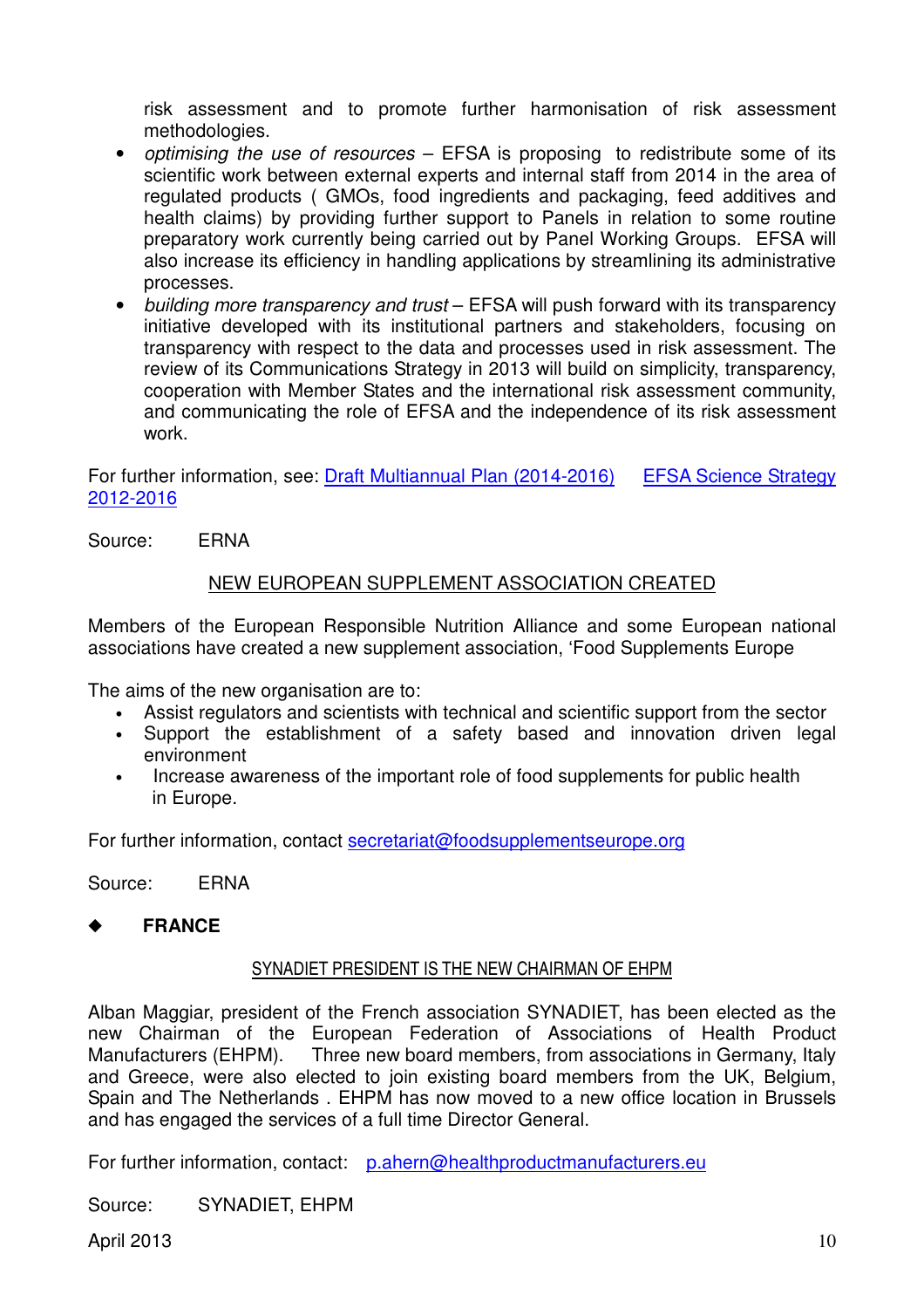### ◆ **GERMANY**

#### BfR CONCERNS ABOUT BITTER ORANGE SUPPLEMENTS

The German Federal Institute for Risk Assessment (BfR) has assessed the risks of sports and weight loss products containing bitter orange (*citrus aurantium*) which is chemically related to ephedrine. Some products offered as sports and weight loss supplements contain synephrine in the form of added bitter orange extract. Often such products contain caffeine and other active ingredients and are sometimes referred to by manufacturers as food supplements or dietetic foods.

BFR has expressed concern about products contain caffeine and synephrine particularly when ingested in bolus doses (when the daily dose is taken all at once) Due to known synergetic effects, BfR have assumed that the substances caffeine and synephrine mutually reinforce each other in their cardiovascular effects. This applies to both, to substances' potential for increasing the heart frequency and their blood-pressure increasing properties. They also consider that additional enhancements of these effects through other phenylethylamines with sympathomimetic activity contained in *Citrus aurantium* extracts are possible.

BfR now recommends that quantities of health-relevant components of *Citrus aurantium*  ingested through such products should be limited to the intake levels from conventional foods such as oranges and bitter oranges. For synephrine, this means that no more than 6.7 milligrams per day should be consumed in the form of a food supplement. This quantity of synephrine represents the intake via conventional foods with maximum contents of synephrine for average consumers. This would ensure even for frequent consumers that their total intake of synephrine from both conventional foods and food supplements does not exceed 25.7 milligrams.

However, BfR concludes for some products currently available on the market, there are, due to the dosage levels, sufficient reasons to suspect that the products do not meet such requirements and for this reason they should be classified as unsafe. BfR also make the point that their view takes into account that the target group of the food supplement are persons who, as a result of physical exertion, already put an increased strain on their cardiovascular system which may be further exacerbated if they are overweight.

Source: BLL

#### ◆ **ITALY**

#### REVISIONS TO NATIONAL BOTANICALS GUIDANCE

The Italian Ministry of Health has recently undertaken a revision of its guidelines on references to physiological effects applicable in respect of the definition of "claims" for botanicals at Community level. Changes include:

• Deletion of authorised health claims at national basis for non-botanical substances in particular "bee products" " such as propolis, royal jelly and pollen. (These substances can continue to be used in Food Supplements but can no longer make national use of the health claims that were included in the 2012 guidelines.)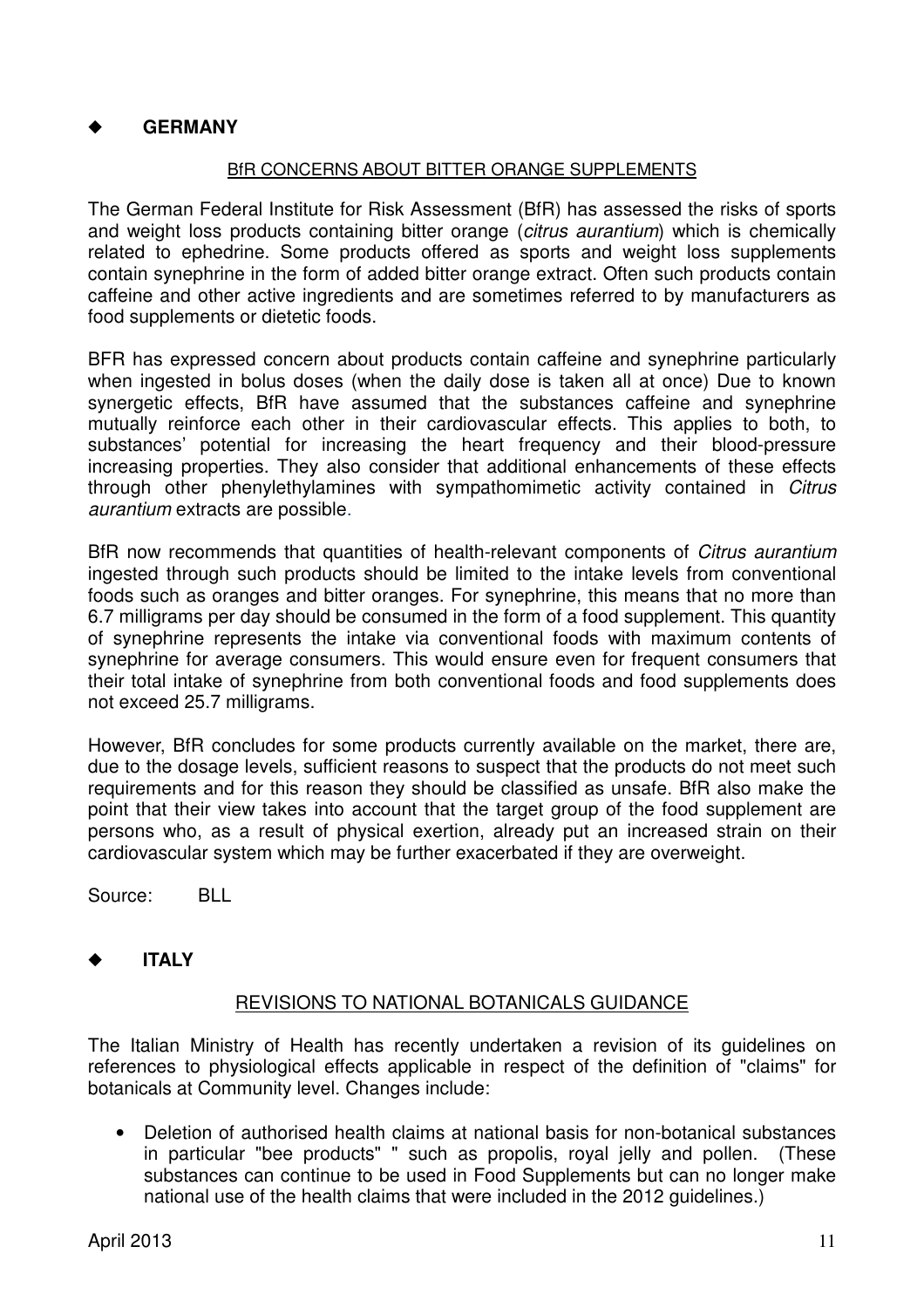- amendment to the plant parts permitted from Carica papaya: (The mention of fructus fermentatus from Carica papaya was deleted since the indication should apply to all fruits and not only to fermented fruits.)
- Deletion of Amorphophallus Konjac Koch tuber, amylum (There are new specific 13.1 Health Claims approved for Glucommanan, therefore the national rules no longer apply.)

The new guidelines can be found at the following link: www.salute.gov.it/imgs/C\_17\_pagineAree\_1268\_listaFile\_itemName\_2\_file.pdf

Source: AIIPA

#### UPDATE TO NATIONAL VMS MAXIMUM LIMITS

The Italian Ministry of Health has recently updated its list of maximum limits of vitamins and minerals. The 2013 changes for the maximum limits are:

- vitamin D: from 10  $\mu$ q to 25  $\mu$ q
- vitamin B6: from 6 mg to 9.5 mg
- iron: from 21 to 30 mg

In addition, the revised guidelines now provide a new clear minimum level specification for boron, now indicated as 15% of the max level (0.23 mg)

Additional information can be found at: www.salute.gov.it/imgs/C\_17\_pagineAree\_1268\_listaFile\_itemName\_5\_file.pdf

Source: AIIPA

#### ◆ **UNITED KINGDOM**

#### NOVEL FOOD APPLICATIONS

*Probiotic strain:* the UK Food Standards Agency (FSA) is calling for views on an application from a Japanese company for European Union Novel Foods status for a probiotic strain. This is the first time that a live microorganism, which is intended for use as a food supplement, has been assessed under the Novel Foods Regulation, which requires that substances and processes not on the EU market in reasonable quantity prior to May, 1997, undergo a safety assessment before being placed on the EU market.

*Algal oils:* FSA) is also calling for views on two applications to extend the European Union Novel Foods status for DHA and EPA-rich algal oils, both a source of omega-3 fatty acids and extracted from two different strains of Schizochytrium microalgae.

The oils were initially evaluated for use in the EU as a novel food ingredient in 2011, and were confirmed for a range of uses in July 2012. However the applicant now wishes to extend the uses of the oils to use them in food supplements for doses of up to 3g per day.

The UK Advisory Committee on Novel Foods and Processes (ACNFP) has already formulated a draft positive opinion on the applications, but now invites further comment.

Source: HFMA

April 2013 **12**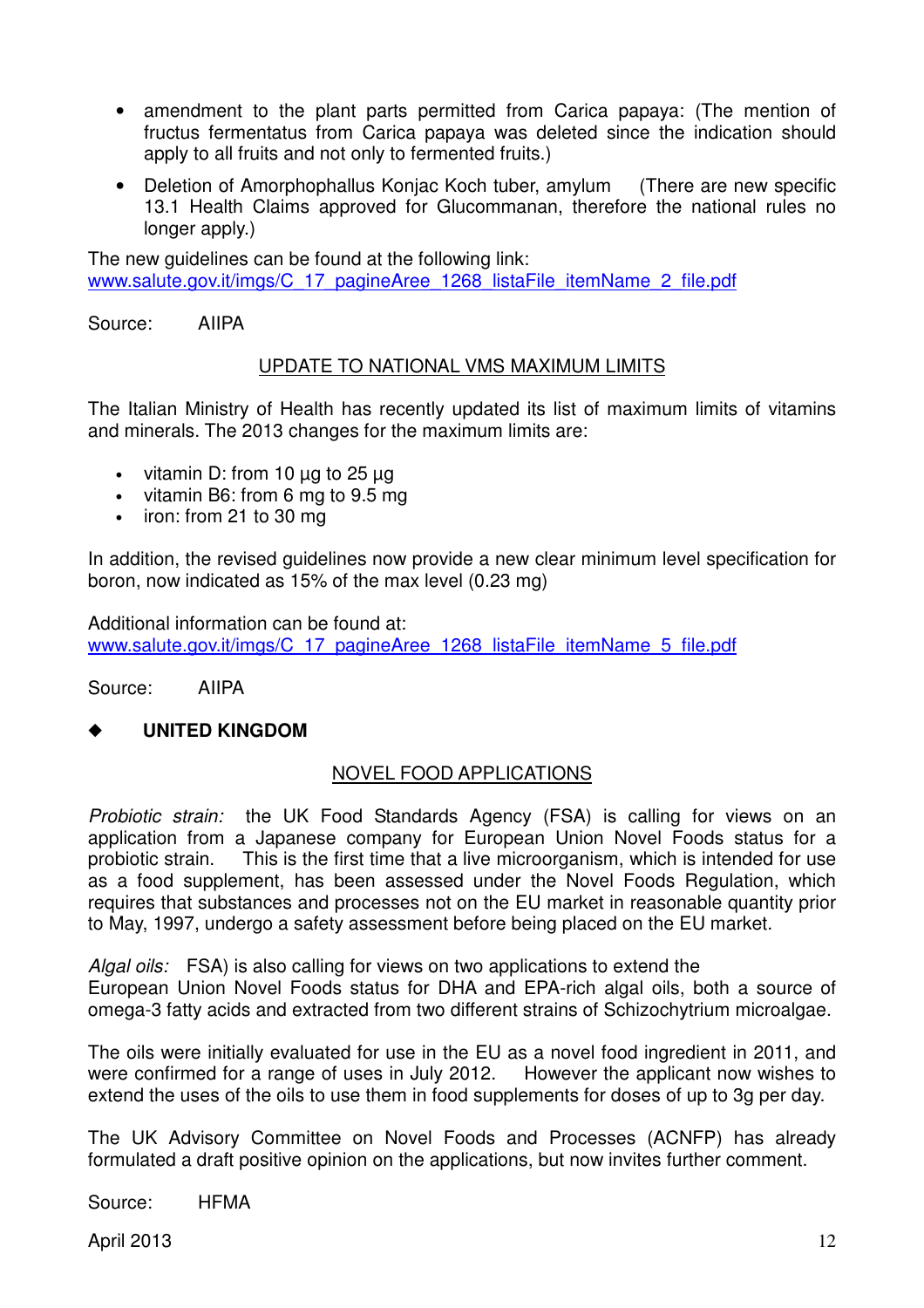#### FSA SUPPORT FOR INTERNATIONAL ALLERGY PROJECT

The UK Food Standards Agency (FSA) is supporting a recently launched international study into food allergy led by the University of Manchester and funded by the European Commission, which will involve leading experts from across the world, including the UK, Europe and the United States of America.

The Integrated Approaches to Food Allergen and Allergy Risk Management (iFAAM) is expected to produce a standardised approach to allergen management for companies involved in food manufacturing. It will also develop tools to inform new health advice to prevent the development of food allergies.

iFAAM, which is expected to take three years to complete, will also work with groups of children from several countries including the UK, who have been monitored from birth. The aim is to be able to look at development of food allergy and other allergic diseases, such as asthma or eczema, in early life.

Source: HFMA, CRN UK

#### GUIDANCE ON ALLERGEN LABELLING

The British Retail Consortium has made available guidance on allergen labelling, which has been produced in partnership with the Food and Drink Federation to assist companies with compliance with the requirements of Regulation 1169/2011.

This document appears to have the approval of the UK Food Standards Agency, as it contains the statement "The Food Standards Agency very much welcomes the BRC's efforts to achieve greater consistency in allergen labelling and interpretation of the new provisions. This consistent approach will make it much easier for the allergic consumer to find and understand the allergen information provided on prepacked foods and help them to make safer food choices".

However, it should be noted that this is industry-produced guidance for the UK market only; it is possible that not all EU member states would agree with the labelling proposals within this document.

A copy of the guidance can be obtained from the CRN office: secretariat@crnuk.org

Source: CRN UK

#### FSA CONSULTS ON CONSOLIDATION OF ADDITIVE LEGISLATION

As part of the UK Food Standard Agency's (FSA) intention to introduce a simplified system of food safety legislation, it is proposed that all legislation within the FSA's remit covering food additives, flavourings, enzymes and extraction solvents are revoked and re-enacted into a single consolidated statutory instrument called The Food Additives, Flavourings, Enzymes And Extraction Solvents (England) Regulations 2013 (the FSA in Scotland, Wales and Northern Ireland will be carrying out consultations on parallel but separate Regulations relating to those parts of the UK).

The proposed legislation will introduce the use of compliance notices for non-safety related offences for enforcement purposes; update the food additive legislation to reflect the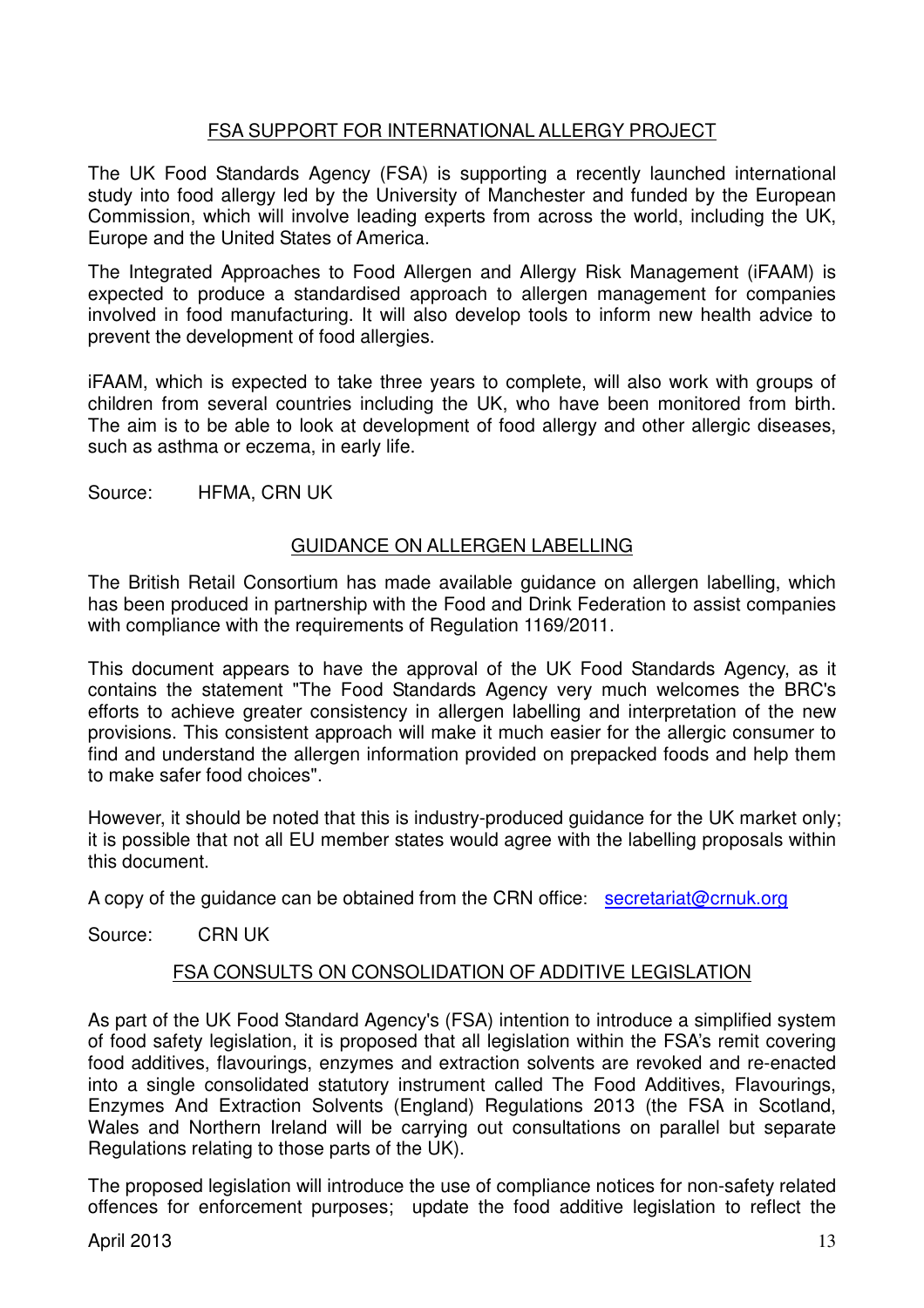establishment of Annexes II and III to the Additive Regulation (EC) No. 1333/2008 and the removal of the transitional measure for the additive Directives.; amend the flavouring legislation to refer to the revised transitional measures; revoke The Food (Suspension of the Use of E128 Red 2G as Food Colour) (England) Regulations 2007 No. 2266.

While an Impact Assessment is not planned, the FSA would like to hear to hear from Small and Medium Enterprises (SMEs) on any likely impact and would encourage them to comment on all aspects of this proposal.

Documents and related details can be found at http://www.food.gov.uk/newsupdates/consultations/consultations-england/2013/foodadditivesconsulteng2013#.UWb\_t3D3M20

Source: CRN UK

## **LATIN AMERICA**

## LATIN AMERICAN REGULATORY UPDATE

*ANVISA publishes guide for checking the safety of foods and ingredients:* the Brazilian Regulatory Agency of Health Surveillance (ANVISA) has published guidance on the regulation and safety reporting to new foods and ingredients, foods with functional and health claims, and bioactive substances and probiotics. Members of the Technical-Scientific Advisory Committee for Functional Foods and Novel Foods, with more than a decade of experience in the evaluation of the safety of foods, have participated in the production of the Guide

With reference to the use of botanicals in novel foods, the Guide clarifies that those botanicals with therapeutic use which are traditionally used in folk medicine as pharmaceutically active, may not be used. Examples listed include Aloe Vera, Ginko Biloba, Panax Ginseng.

The Guide also includes a list of applications related to be checked for the food safety presented to ANVISA. However, it should be noted that the mention of certain foods and ingredients in the Guide does not mean that they have been approved.

*ANVISA open a debate on new regulation for phytotherapeutics:* ANVISA has recently approved the revision of the regulation of phytotherapeutics or medicinal plants in Brazil in order to include traditionally used medicinal plants. To do this, ANVISA will consider reports of efficacy and safety approval for these plants which are based on existing scientific literature on traditional use.

This review will include in its scope some important plants that have been losing ground in the market: for instance, substances that currently do not meet the requirements for registration of drugs, even though they have a history of known and positive use in the population.

However, the revision of the regulation on phytotherapeutics could have a negative impact on the commercialization of certain botanicals as ANVISA does not allow the use of botanicals with therapeutic effects on foods. Therefore there is a risk that new traditionally used medicinal plants traditionally as approved phytotherapeutics could not be commercialized as food supplements in tablets within the category of novel foods. Some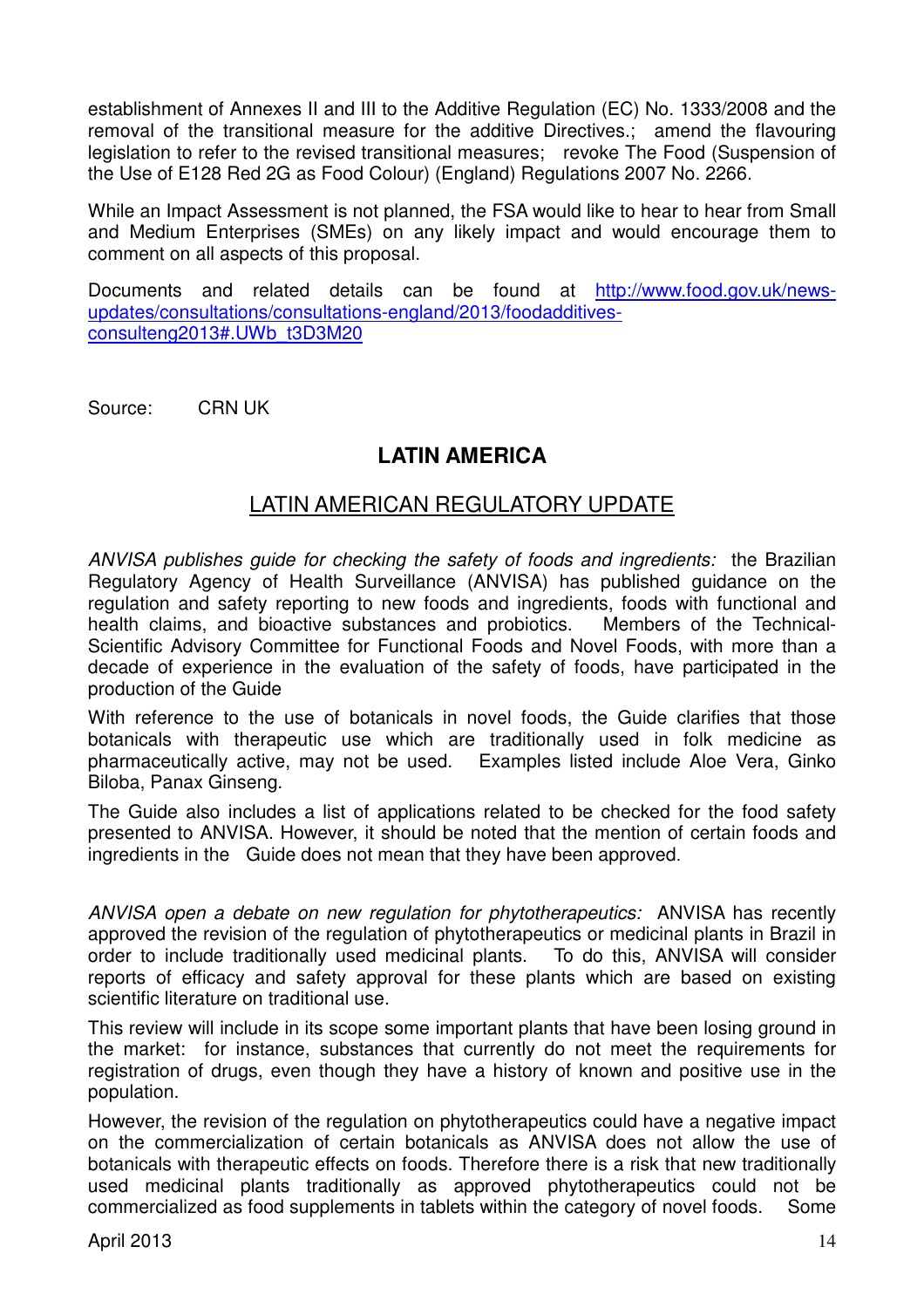examples of phytotherapeutics already approved by ANVISA as new foods are garlic, broccoli and beets. The revision of the regulation on will soon be put out for public consultation.

*Truths and lies about dietary supplements***:** the National Administration of Drugs, Food and Medical Technology of Argentina (ANMAT), has recently published on its website a document on the truths and lies of dietary supplements. The paper focuses on the labeling and advertising of dietary supplements, and energy drinks. For further detail, see http://www.anmat.gov.ar/consumidores/suplementos\_dietarios-verdades\_mentiras.pdf

*National bill on the responsible use of dietary supplements* an Argentinean senator has recently submitted to the Argentinean National Senate a bill for the development of an informative campaign aimed to raise awareness about the responsible use of dietary supplements, which, once approved, would be implemented for one year. The bill has first been assigned to the Commission of Health and Sports and will then go to the Commission of Systems, Communication Media and Freedom of Expression.

Source: ALANUR

## **NORTH AMERICA**

#### ◆ **CANADA**

#### NEW APPROACH IS REDUCING THE NHP BACKLOG

Canada's Parliamentary Secretary of Health, Dr. Colin Carrie, has recently highlighted the ongoing success of Health Canada's more efficient approach to natural health products (NHPs), with more than 60,000 products authorized. "*By reducing the burden for authorizing those natural health products that we know a lot about, Health Canada can focus its efforts on evaluating the more complex ones,"*.

The new approach has played a key role in clearing the backlog of more than 10,000 natural health product applications to create a more stable, predictable regulatory environment for the efficient review of these products. However, safety remains the Government of Canada's top priority: the measures in place to protect consumer safety stay the same, and products continue to be labelled with important information to help consumers make informed choices.

The new approach is in keeping with the *Natural Health Products Regulations*, which have been in place since 2004 and continue to set the standard and requirements for authorizing NHPs in Canada, and Health Canada will continue to work with the natural health products industry to ensure all NHPs sold in Canada have natural product numbers (NPNs). Products bearing NPNs have been authorized by Health Canada as being safe and effective when used according to the instructions on the label.

Source: IADSA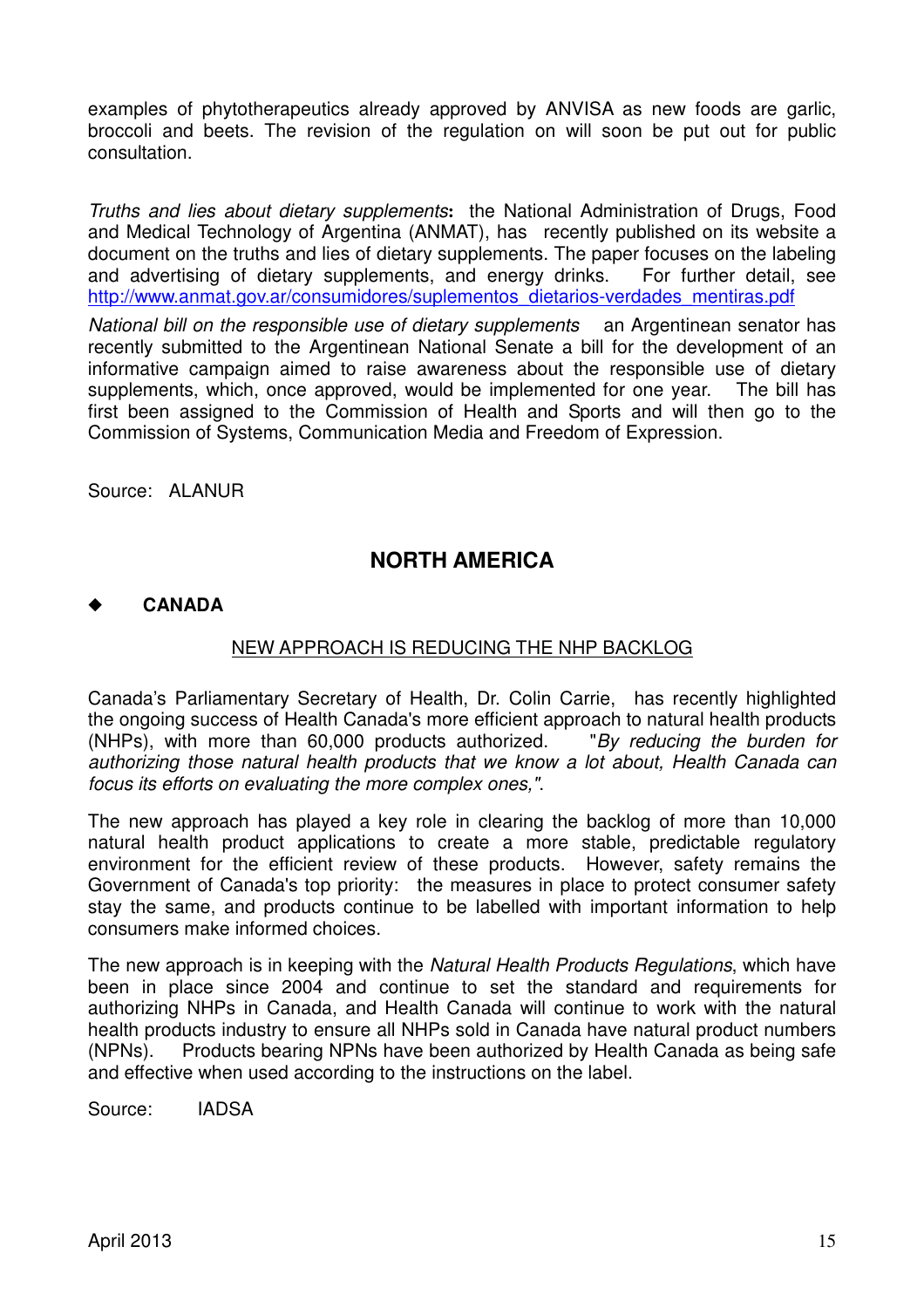### ◆ **UNITED STATES**

#### DMAA

In a recent Consumer Advisory, the US Food and Drug Administration warns that having evaluated the evidence, its view is that DMAA is unsafe and presents unreasonable health risks to consumers. FDA also stated that, in its view, products containing DMAA are illegal and should not be sold as dietary supplements.

US dietary supplement Association the Council for Responsible Nutrition (CRNUSA) has now called on dietary supplement manufacturers to stop manufacturing these products and has advised consumers to stop using them.

In addition, addressing FDA, CRNUSA has said that '*The safety and well-being of consumer is always our highest priority. Given the agency's serious warnings about DMAA, we expect the agency will use the full range of its regulatory authority under the Dietary Supplement Health and Education Act (DSHEA) and take further action beyond the Consumer Advisory*….*to protect consumers.* The Association then points out that '*Exercising that authority will demonstrate that the current law provides a robust framework to protect consumers when the agency believes a product regulated under its jurisdiction is unsafe.''* 

Source: CRNUSA

#### DOCTORS URGE FDA TO RESTRICT CAFFEINE IN ENERGY DRINKS

A group of doctors, researchers and public health experts has joined the voices urging the Food and Drug Administration (FDA) to take action on energy drinks to protect adolescents and children from the possible risks of consuming high amounts of caffeine.

Their letter to FDA Commissioner Dr. Margaret A. Hamburg said that energy drink makers had failed to meet the regulatory burden placed on them to show that the ingredients used in their beverages were safe, specifically where children, adolescents and young adults are concerned. Specifically, the group urged the FDA. to restrict caffeine content in the products and to require manufacturers to include caffeine content on product labels.

Source: UNPA

#### PROPOSAL TO INCREASE SUPPLEMENT LABELLING REGULATION

A US Senator has announced his intention to re-introduce a bill aimed at more heavily regulating energy drinks and supplements. Entitled 'The Dietary Supplement Labeling Act', the bill requires requiators to compile a list of dietary supplement ingredients and proprietary blends of ingredients that are judged to be capable of causing potentially serious adverse events, drug interactions or risks to subgroups such as child or pregnant or breastfeeding women. It would also expand registration requirements by mandating manufacturers to submit a list of all the products and their ingredients that they make at a given facility. New products or reformulations would require new registrations.

It is understood that the Senator's initiative in re-introducing the bill, which covers all supplements, is particularly in response to current concerns about caffeine, energy drinks and stimulants. The supplement industry's response to date has been that while these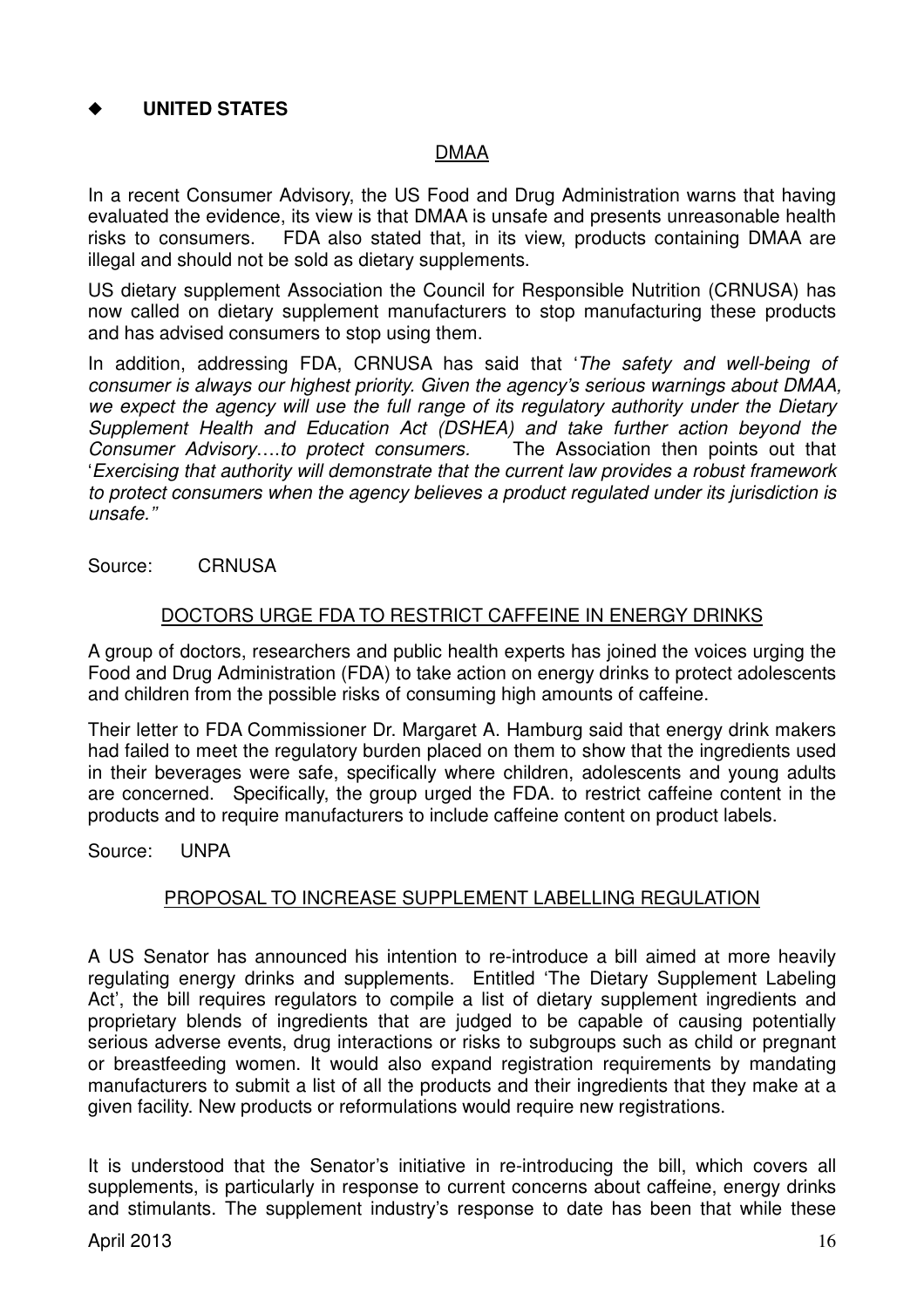particular concerns are appreciated, the proposed Bill is not an appropriate method of dealing with them in that it would not affect the increasing number of such products which are marketed and labelled as foods as opposed to dietary supplements.

Source: UNPA, AHPA.

#### ASSOCIATIONS RESPOND TO CONCERNS ABOUT CAFFEINE

In response to the current controversy regarding caffeine in health products, the American Herbal Products Association (AHPA) has recently amended its policy on caffeine labelling, part of its Code of Ethics and Business Conduct, by extending its scope from supplements to now include foods that contain added caffeine. Separately, the US Council for Responsible Nutrition, CRNUSA has issued new guidelines for its members on the labelling of supplements containing caffeine**.** 

For further information, contact http://www.ahpa.org/Default.aspx?tabid=224 or http://www.crnusa.org/caffeine/

Source: AHPA, CRNUSA

## THE 8TH ANNUAL HERB DAY

The 8th annual Herb Day, an event sponsored by the HerbDay Coalition, which includes the American Herbal Products Association (AHPA), will be held in early May.

HerbDay is a coordinated series of independently produced, public, educational events that celebrate the importance of herbs and herbalism. HerbDay was conceived to raise awareness of the significance of herbs and the many ways they can be used safely and creatively for health, beauty, and culinary enjoyment. It also aims to increase familiarity with herbs so as to aid informed use of herbal products and build public support for maintaining personal choice in the use of botanicals.

The volunteer-based HerbDay Coalition is made up of the American Botanical Council, United Plant Savers, AHPA, the American Herbal Pharmacopoeia, and the American Herbalists Guild.

For further information ,see the HerbDay website.

Source: AHPA

#### FDA SHUTS DOWN COMPANY FOR GMP COMPLIANCE FAILURES

A supplement manufacturing company with a history of Good Manufacturing Practice (GMP) compliance failures has been shut down by the Food and Drug Administration (FDA) by permanent injunction, until such time as it can be shown to be meeting current requirements.

The company, which had received warnings from FDA as far back as 2010, had been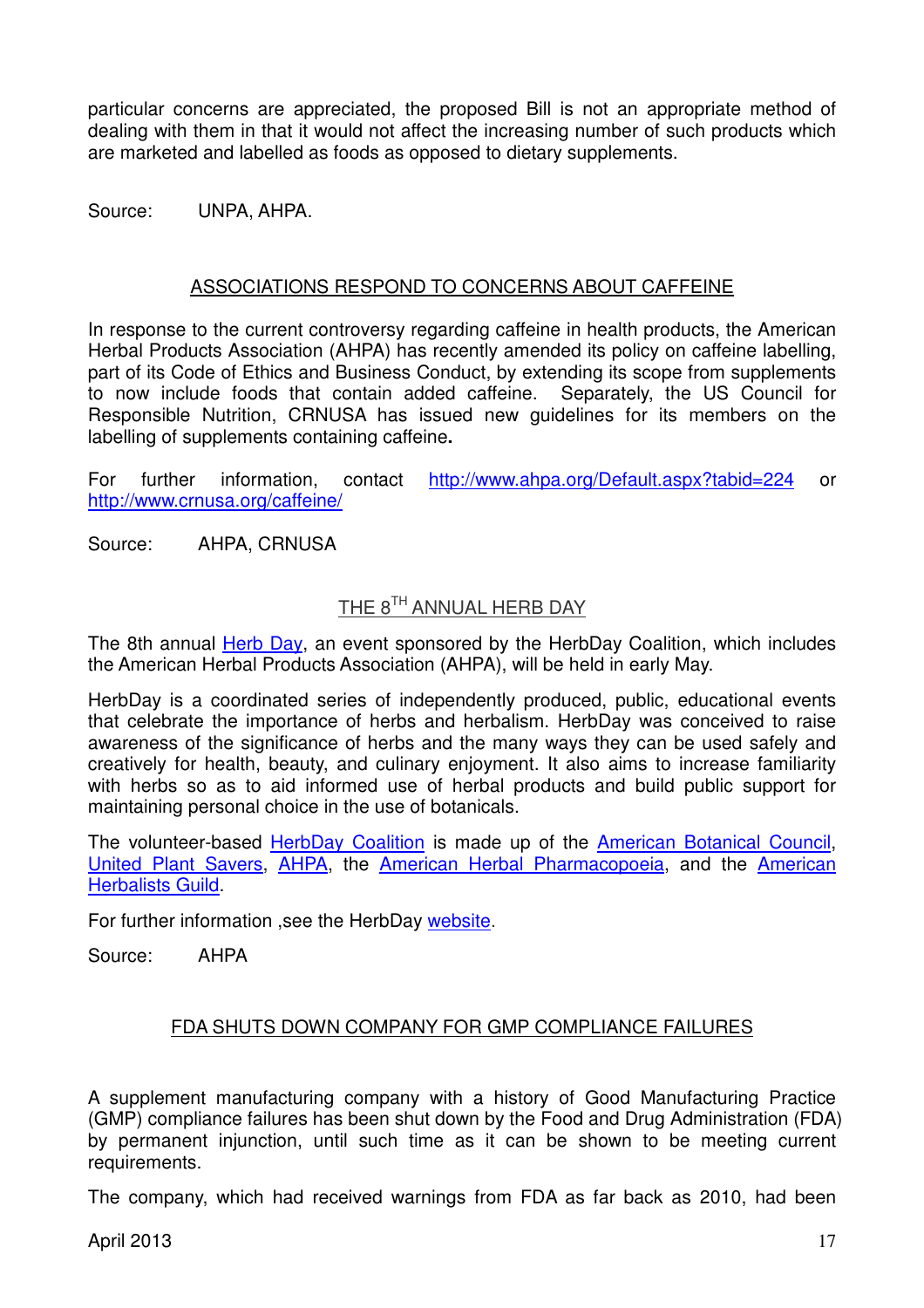subject to a previous injunction in 2012, but following more recent FDA inspections, had still been found to have taken insufficient action. The many violations included the distribution of products which failed to meet the product specifications, failure to review and act on product complaints, lack of adequate segregation of raw materials, the inclusion in products of undeclared and/or allergenic ingredients.

Source; AHPA

#### MISLEADING ADVERTISING FOR VITAMIN SUPPLEMENT

A lawsuit accusing America's largest drugstore chain of falsely advertising the powers of vitamin E has been filed recently in Chicago. It challenges a label on the chain's Vitamin E 400 IU Dietary Supplement that says the product "*naturally contributes to cardiovascular health by helping to protect LDL cholesterol from oxidation which may cause cellular damage."* The plaintiff claims that the representation is false and misleading because clinical studies show that Vitamin E does not work as the retailer advertised and that, used as directed the product is not effective and does not work.

In 2010, the same chain agreed to pay nearly \$6 million to settle Federal Trade Commission charges that the company deceptively advertised a line of dietary supplements that claimed that they could prevent colds, fight germs and boost the immune system.

Source: UNPA

#### FDA GUIDANCE ON FOOD FACILITY REGISTRATION

The US Food and Drug Administration (FDA) has issued draft guidance for FDA staff regarding food facility registration enforcement. For domestic facilities that are not registered, FDA investigators are to educate facility management and, if after education they are not registered, an "untitled letter" may be issued to the food facility by the district office. For foreign facilities, the Centre for Food Safety and Applied Nutrition or the Centre for Veterinary Medicine, as appropriate, are authorized to issue "untitled letters" if the facility has been advised of the need to register.

For further details, see Compliance Policy Guide Sec. 100.250 Food Facility Registration - Human and Animal Food

Source: AHPA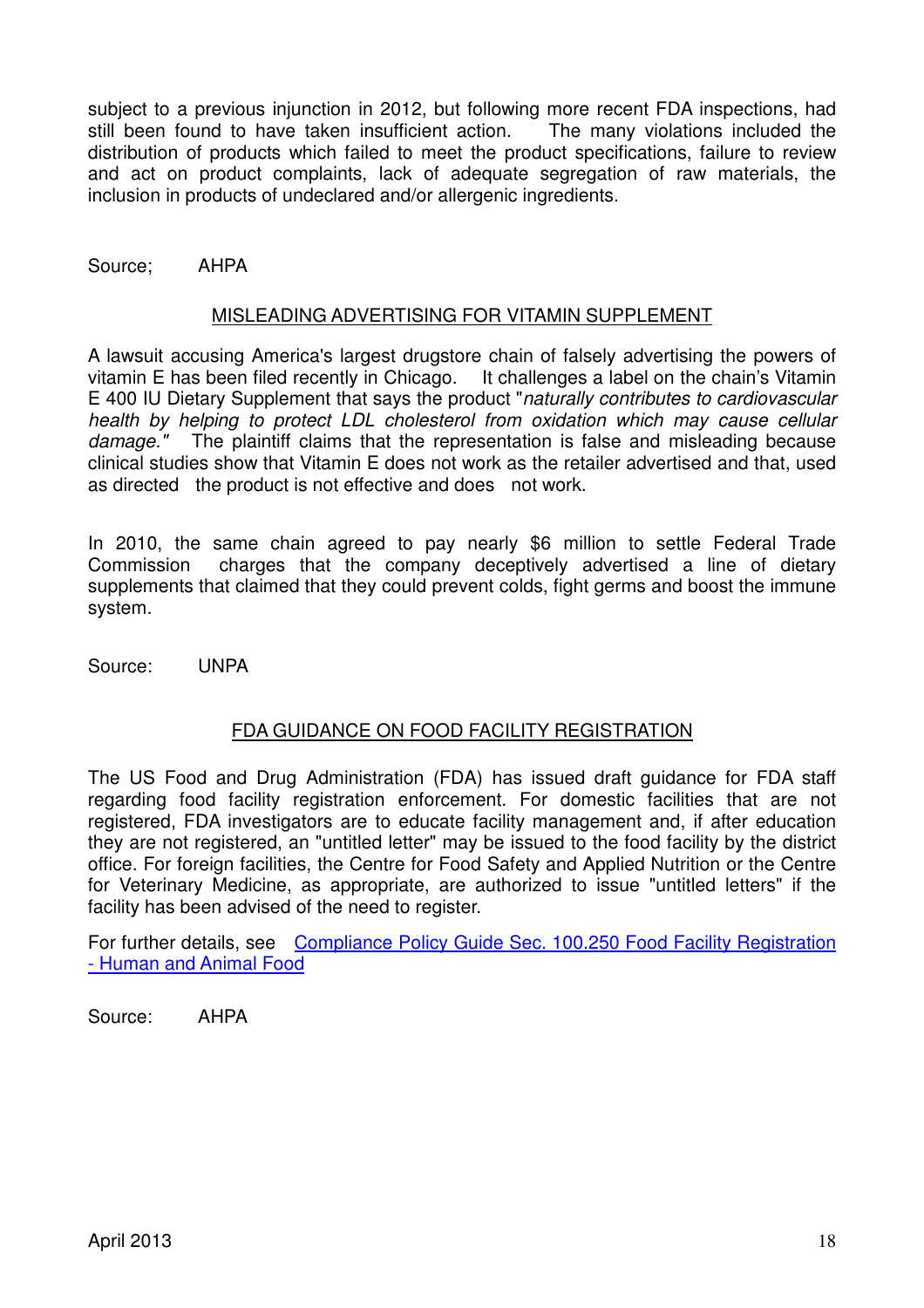## **SOUTH WEST PACIFIC**

#### ◆ **AUSTRALIA & NEW ZEALAND**

#### ASSOCIATION INVITED TO COMMENT ON TG AMENDMENT BILL

The purpose of the Therapeutic Goods (TG) Amendments Bill is to make a number of changes that aim to streamline and improve the operation of the regulatory scheme across all therapeutic goods under the Act, often standardising or replicating existing regulatory requirements so that common regulatory rules and processes apply to all classes of therapeutic goods.

The Australian health product trade association, the Complementary Healthcare Council (CHC) has been invited by the Community Affairs Legislation Committee to make a submission outlining the impacts on industry of this Bill, now at second reading stage.

Measures in the Bill include powers for the Health Ministry to:

- exclude products from the definition of 'therapeutic goods' , thus removing them from regulation under the Act. and the Therapeutic Goods Register, e.g. foods where therapeutic claims are made and are not otherwise excluded, or a product that may have come within the definition when it was included but no longer does so, for instance where claims about its therapeutic use are no longer being made.
- suspend or cancel the registration or listing of therapeutic goods where the presentation of the goods is not acceptable or, in the case of listed goods, is unacceptable. For instance where its presentation (name, labelling, packaging of the goods and any advertising or other informational material associated with the goods) no longer reaches an acceptable standard.
- cancel the registration or listing of therapeutic goods where a sponsor does not respond to a request to provide specified information or documents.
- require in particular circumstances (for instance where therapeutic goods have been suspended or cancelled from the Register, or where the safety, quality, efficacy/performance, or presentation of therapeutic goods, is considered unacceptable), their sponsor to provide information about them to the public or health care professionals or patients, and to give to the Secretary information about persons to whom the goods have been supplied. .

Amendments in the Bill will ensure that information and documents relating to any certifications can be requested from the sponsors of all classes of lower-risk therapeutic goods - Complementary Medicines (CMs), biologicals and medical devices. This requirement acknowledges that lower-risk products are included in the Australian Register of Therapeutic Goods (ARTG) and available for supply in Australia without pre-evaluation by the Therapeutic Goods Authority (TGA).

Source: CHC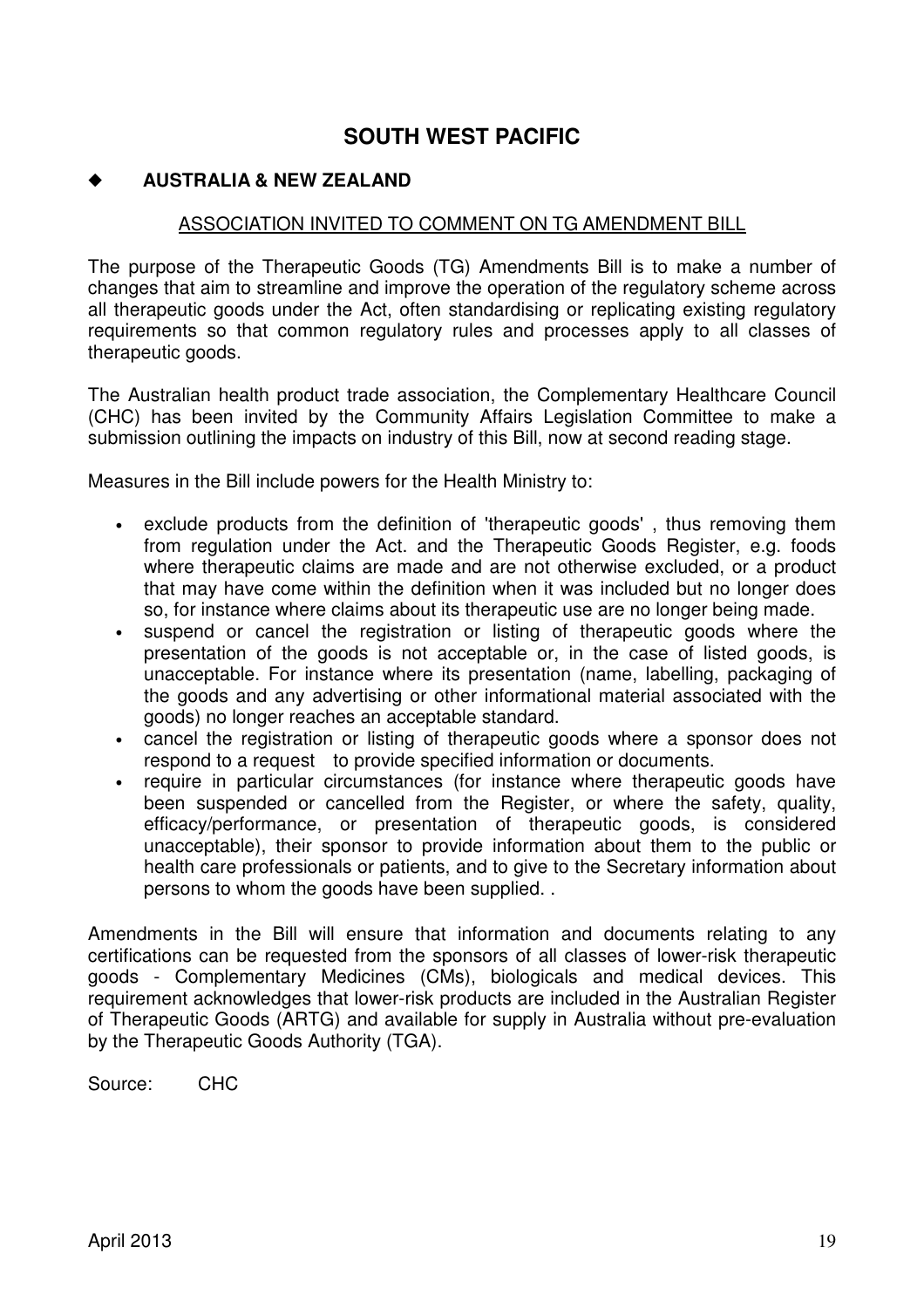#### THE NEW ZEALAND NATURAL HEALTH PRODUCTS BILL

The New Zealand Natural Health Products Bill has now passed its second reading in Parliament, with an almost unanimously positive vote. For further detail of the debate, see www.parliament.govt.nz and search for Natural Health Products Bill.

The Bill creates the Natural Health and Supplementary Products Regulatory Authority, as well as an advisory committee. The authority is to oversee the pre-market notification of products. To bring a product to market, a notifier must tell the authority what is in it, and it must consist solely of constituents from an open-ended list of permitted ingredients. There is also to be a list of forbidden ingredients, which will include prescription medicines and controlled drugs. The notifier must hold evidence, either scientific evidence or evidence of traditional use, to back up any claims of health benefit being made for the product. The notifier must provide the authority with that evidence if it is decided that a claim for a particular product warrants further investigation, and a summary of the evidence must be made publicly available

The next stage (third phase) is where the Bill is examined and discussed line by line and MPs may suggest amendments.

#### Source: NPNZ

## **INDEX OF ASSOCIATION CONTRIBUTORS**

- **AHPA (US) (American Herbal Products Association):** ahpa@ahpa.org
- **AIFN (Japan) (The General Association of International Foods and Nutrition):** kazuo.sueki@aifn.org
- **AIIPA (**Associazione Italiana Industrie Prodotti Alimenari)**:** www.aiipa.it
- **ALANUR (Latin American Responsible Nutrition Alliance:**  tatianapires@alanur.org
- **BLL: (**Bund für Lebensmittelrecht und Lebensmittelkunde e.V.); www.bll.de
- **CHC (Complementary Healthcare Council of Australia):** chc@chc.org.au
- **CRN (UK) (Council for Responsible Nutrition):** secretariat@crnuk.org
- **CRN (US) (Council for Responsible Nutrition):** *jgriffiths@crnusa.org*
- **EBF (European Botanical Forum**): info@botanical-forum.be
- **EHPM (European Federation of Associations of Health Product Manufacturers):** info@healthproductmanufacturers.eu
- **ERNA (European Responsible Nutrition Alliance):** secretariat@erna.be
- **HFMA (UK) (Health Food Manufacturers' Association):** hfma@hfma.co.uk
- **HPASA: ( Health Products Association South Africa**) www.hpasa.za
- **JHNFA: (Japan Health Food & Nutrition Food Association):** www.jhnfa.org
- **NPNZ: Natural Products New Zealand Inc.:** www.naturalproductsnz.org
- **SYNADIET (France) (Syndicat des Fabricants de Produits Naturels, Diététiques et Compléments Alimentaires):** gdedurat@synadiet.org
- **UNPA (US) (United Natural Products Alliance):** loren@unpa.com

## **KEY EVENTS 2013**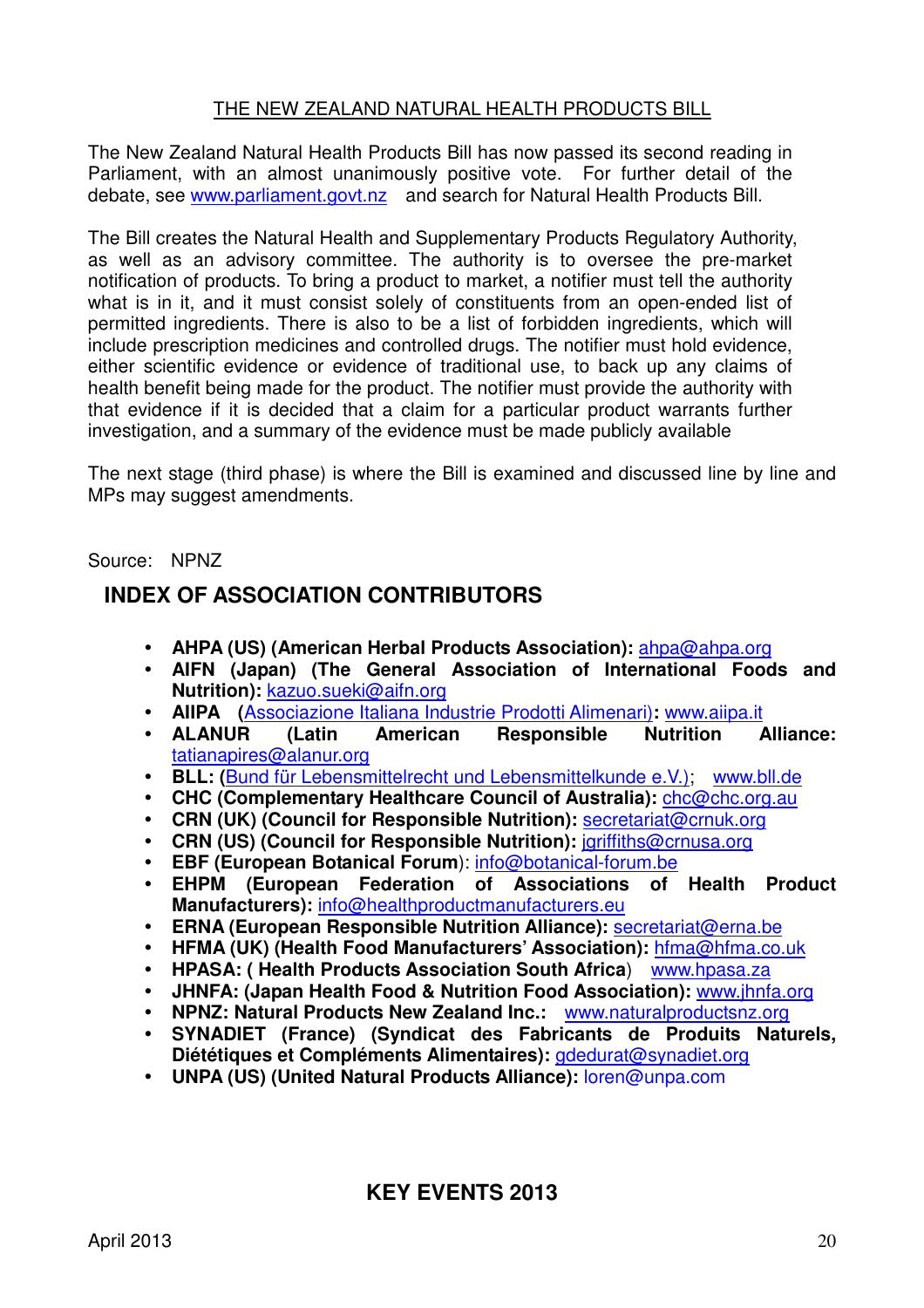# **KEY EVENTS 2013 MAY – DECEMBER 2013**

| <b>Date</b>    | <b>Conference</b>                                                                                                    | <b>Place</b>                           |
|----------------|----------------------------------------------------------------------------------------------------------------------|----------------------------------------|
| May 07 - 09    | Food Ingredients Istanbul 2013<br>http://fi-istanbul.ingredientsnetwork.com                                          | Istanbul, Turkey                       |
| May 14 - 16    | Vitafoods Europe<br>www.vitafoods.eu.com                                                                             | Geneva,<br>Switzerland                 |
| May 15 - 17    | Codex Committee on Food Labelling<br>http://www.codexalimentarius.org/meetings-reports/en/                           | Canada                                 |
| June $25 - 27$ | <b>Natural Products Association MarketPlace</b><br>http://www.naturalmarketplaceshow.com/nm12/Public/e<br>nter.aspx  | Las Vegas, NV,<br><b>United States</b> |
| June 25 - 28   | Executive Committee of the Codex Alimentarius<br>Commission<br>http://www.codexalimentarius.org/meetings-reports/en/ | Rome, Italy                            |
| June 26 - 28   | Natural Ingredients / Health Ingredients China 2013<br>http://fiasiachina.ingredientsnetwork.com/home                | Shanghai, China                        |
| June 26 - 28   | Health Ingredients Philippines 2013<br>http://fiphilippines.ingredientsnetwork.com/                                  | Manila, Philippines                    |
| July 01 - 05   | <b>Codex Alimentarius Commission</b><br>http://www.codexalimentarius.org/meetings-reports/en/                        | Rome, Italy                            |
| July 14 - 16   | <b>Cosmoprof North America 2012</b><br>www.cosmoprofnorthamerica.com/                                                | Las Vegas, NV,<br><b>United States</b> |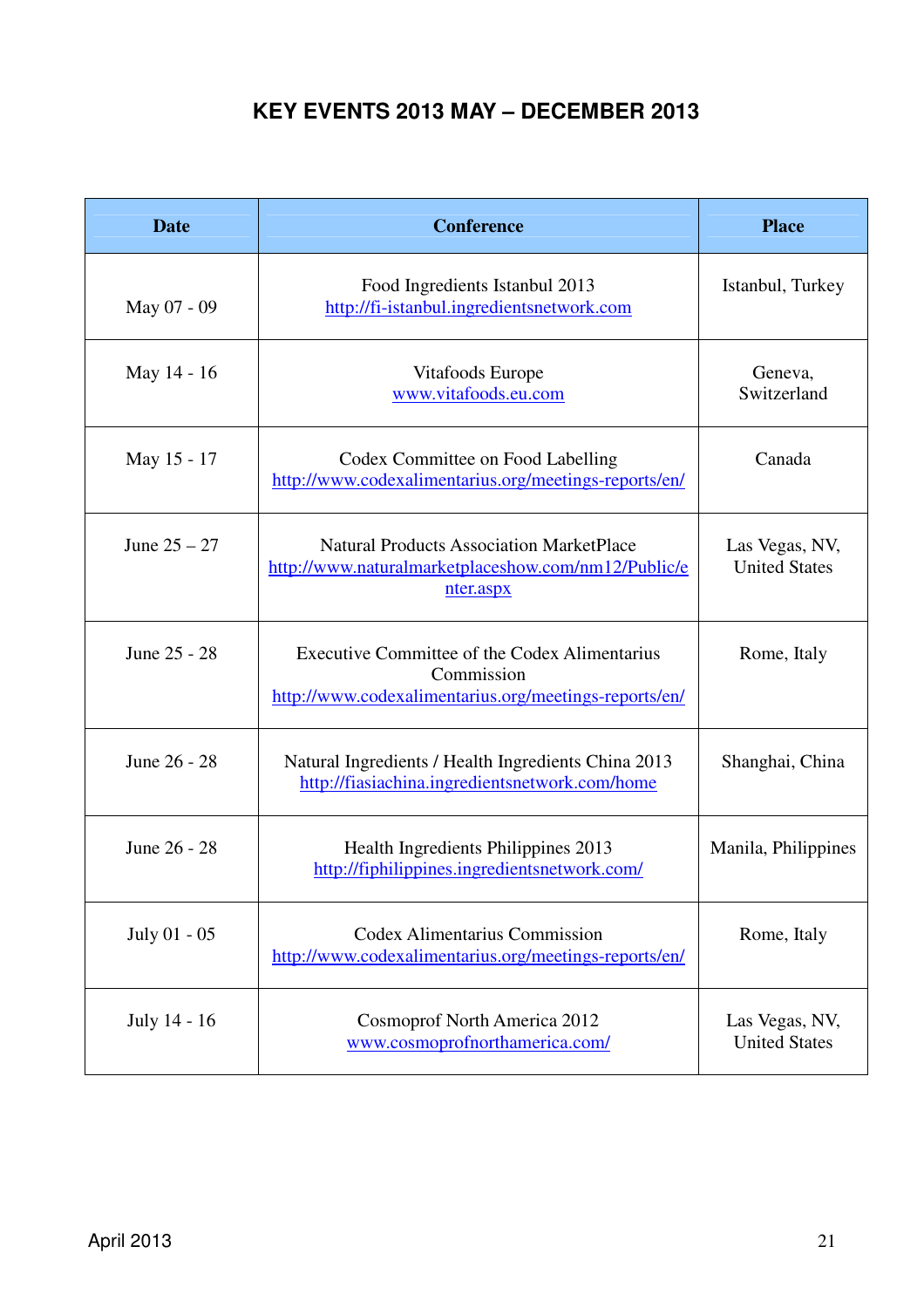| <b>Date</b>                 | <b>Conference</b>                                                                                                           | <b>Place</b>                           |
|-----------------------------|-----------------------------------------------------------------------------------------------------------------------------|----------------------------------------|
| <b>August 06 - 08</b>       | Food Ingredients South America<br>http://fi-southamerica.ingredientsnetwork.com/home                                        | Sao Paulo, Brazil                      |
| <b>August 26 - 29</b>       | 13 <sup>th</sup> International Nutrition & Diagnostics Conference<br>http://www.indc.cz/en/                                 | Olomouc, Czech<br>Republic             |
| <b>August 29 - 31</b>       | Natural Products Expo Asia 2013<br>http://www.naturalproductsasia.com/ea13/public/enter.a<br>$S\mathbf{p}$                  | Hong Kong, China                       |
| September 07 - 10           | 25 <sup>th</sup> SANA 2013<br>http://www.sana.it/en/                                                                        | Bologna, Italy                         |
| September 11 - 13           | Food Ingredients Asia - Thailand<br>http://fiasia-thailand.ingredientsnetwork.com/                                          | Bangkok, Germany                       |
| September 25 - 28           | Natural Products Expo East<br>http://www.expoeast.com/expoeast2013/public/enter.asp<br>X                                    | Baltimore, MD,<br><b>United States</b> |
| October 03 - 05             | Food Ingredients India<br>http://fiindia.ingredientsnetwork.com/                                                            | Mumbai, India                          |
| October 09 - 11             | Health Ingredients Japan<br>http://www.hijapan.info/eng/                                                                    | Tokyo, Japan                           |
| October 30 -<br>November 01 | Worldfood Ukraine 2013<br>http://www.worldfood.com.ua/en/exhibition/about/                                                  | Kyiv, Ukraine                          |
| November 04 - 08            | Codex Committee on Nutrition and Foods for Special<br>Dietary Uses<br>http://www.codexalimentarius.org/meetings-reports/en/ | Germany                                |
| November 13 - 15            | Cosmoprof Asia 2013<br>http://www.cosmoprof-asia.com/                                                                       | Hong Kong, China                       |
| November 19 - 21            | Food Ingredients Europe & Natural Ingredients<br>http://fieurope.ingredientsnetwork.com/home                                | Frankfurt, Germany                     |